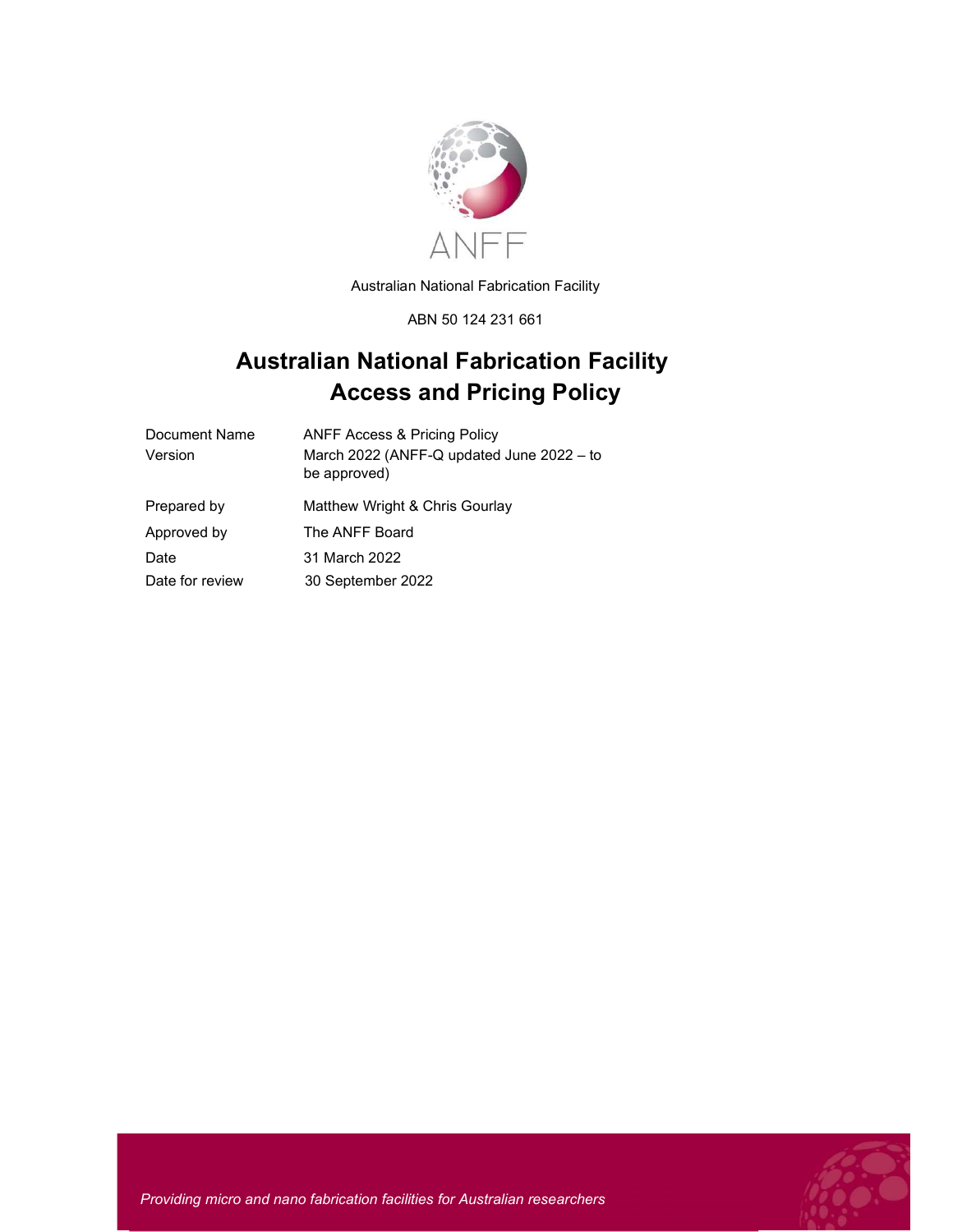## Introduction

The Australian National Fabrication Facility (ANFF) provides access to nano and microfabrication facilities to all Australian researchers. The ANFF seeks to encourage collaboration in research. The Access and Pricing Policy is intended to ensure that there are as few barriers as possible to accessing major infrastructure for those undertaking meritorious research.

All Fabrication Nodes will have Access Committees charged with oversighting access to the facilities, including implementing the Policy, prioritising use of facilities, and monitoring operating costs and access income.

In the early stage of operations, access to ANFF facilities will be managed by Facility Managers, as it is anticipated that Nodes will have excess capacity and that access will be provided on a liberal basis. The full ANFF Access & Pricing Policy will come into operation at the point that each Node is in the position of needing to ration access.

The Policy has been developed to ensure open and transparent access to the facility for all Australian researchers. The Policy will be reviewed by the Nodes on an annual basis to ensure it meets the needs of the growing user base and maximises use of the infrastructure.

# **Definitions**

**Facility Manager:** the first point of contact at the Node for a new user.

**External users:** users external to the host institution.

**Assisted access:** A Node staff member operates the equipment, is in attendance or must remain nearby to monitor operation.

**Unassisted access:** a user operates the instrumentation without the assistance of a Node staff member. Users must be preauthorised by the Node.

Core time: the working day in which assisted access can be booked.

Access Committee: group responsible for prioritising allocation of instrument bookings.

**Oversubscribed:** a booking on the instrument required is not available within one month.

## Accessing a Node

The Access & Pricing Policy outlines the process for allocating available hours in the event that the facilities are oversubscribed, and the rates for using the facilities under the NCRIS program. Once time has been allocated in the facility, the procedure for all users accessing a Node will be the same, regardless of whether the access is funded by the NCRIS program or otherwise. Users must follow the local Node's policies including OH&S and after-hours access.

# Access Committees

Access to ANFF Nodes will be managed by an Access Committee for each Node. The role of the committees is to ensure that the ANFF Access and Pricing policy is implemented at the Node. Typically, the committee at each Node is composed of the Node Director, Facility Manager and representatives from the major user groups. The ANFF CEO may also attend a Node's Access Committee meetings.

It is anticipated that initially the groups will meet at least quarterly. Additional reviews may take place electronically or by sub-committee. The frequency of meetings is driven by the need to advise potential users of the outcome of their application within one month of submission.

Access Committees membership for each Node is given below.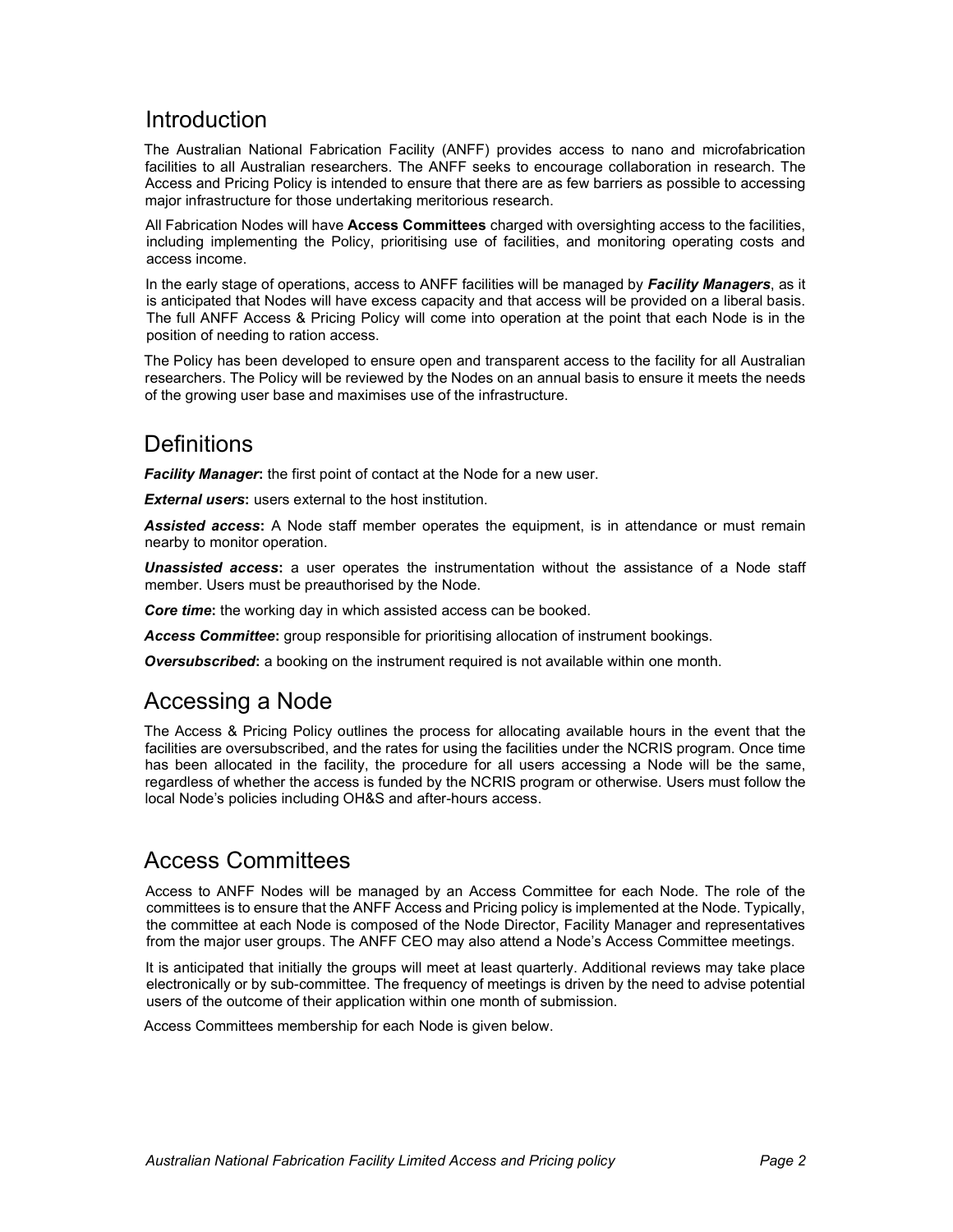## Application Procedures

It is expected that the first contact with a potential user will be a discussion to determine the feasibility of the project. This will establish the techniques required and enable the user to submit a detailed application.

Initial contact for new users may be:

- direct application to a Node's Facility Manager (telephone / email); or
- via ANFF (website, email, telephone). ANFF will then contact the relevant Node or Nodes to determine availability of instrumentation.

Following initial discussions, the formal application process for accessing the instrumentation will be to complete a short project proposal (less than two pages) describing the work and the expected outcomes. Users will be asked to note any factors influencing the timing of the work, e.g., international travel, commercial production implications or grant / thesis submission dates.

In the first instance, the Facility Manager will review the application, in consultation with the Node Director, if necessary, to allocate a booking. In the event that the instrument is oversubscribed, the Facility Manager will submit the application to the Access Committee for review. Copies of all applications will be lodged with the committee.

## Criteria for identifying successful applicants.

When demand for the facility exceeds capacity, access committees will review applications on a regular basis. Priority will be given to meritorious research from the following three groups and the committees will work to balance their needs:

- Early career researchers;
- Other public sector researchers of merit; and
- Researchers from SMEs who are able to pay commercial prices for access.

Meritorious research will include, but is not limited to, those awarded nationally competitive grants. The committee will not duplicate existing review processes. It is anticipated that up to 50% of the NCRIS allocation will be prioritised for commercial users. Spare capacity at a Node may be used to meet overflow in other Nodes.

Each application will be considered by the committee based on the following criteria:

- the suitability of the techniques and facilities available at the Node to contribute to the research outcomes sought;
- the potential outcomes of the research, including knowledge and wealth creation via collaborations, papers, and patents;
- significance and innovation of the program;
- commercial urgency or research submission deadlines;
- travel arrangements for interstate or international users; and
- experience of the applicant in the use of the facility and the requirement for technical support.

## Reporting

Users are asked to acknowledge the program in papers as follows:

"This work was performed in part at the [insert name] Node of the Australian National Fabrication Facility. A company established under the National Collaborative Research Infrastructure Strategy to provide nano and microfabrication facilities for Australia's researchers."

The ANFF logo (available from the website) should be included on the acknowledgements slide of a presentation. In addition, users funded by travel grants will need to meet the requirements of the grant.

The Access Committee will report the number and type of users and the access income to the ANFF on a quarterly basis. These metrics will form part of the Node's key performance indicators.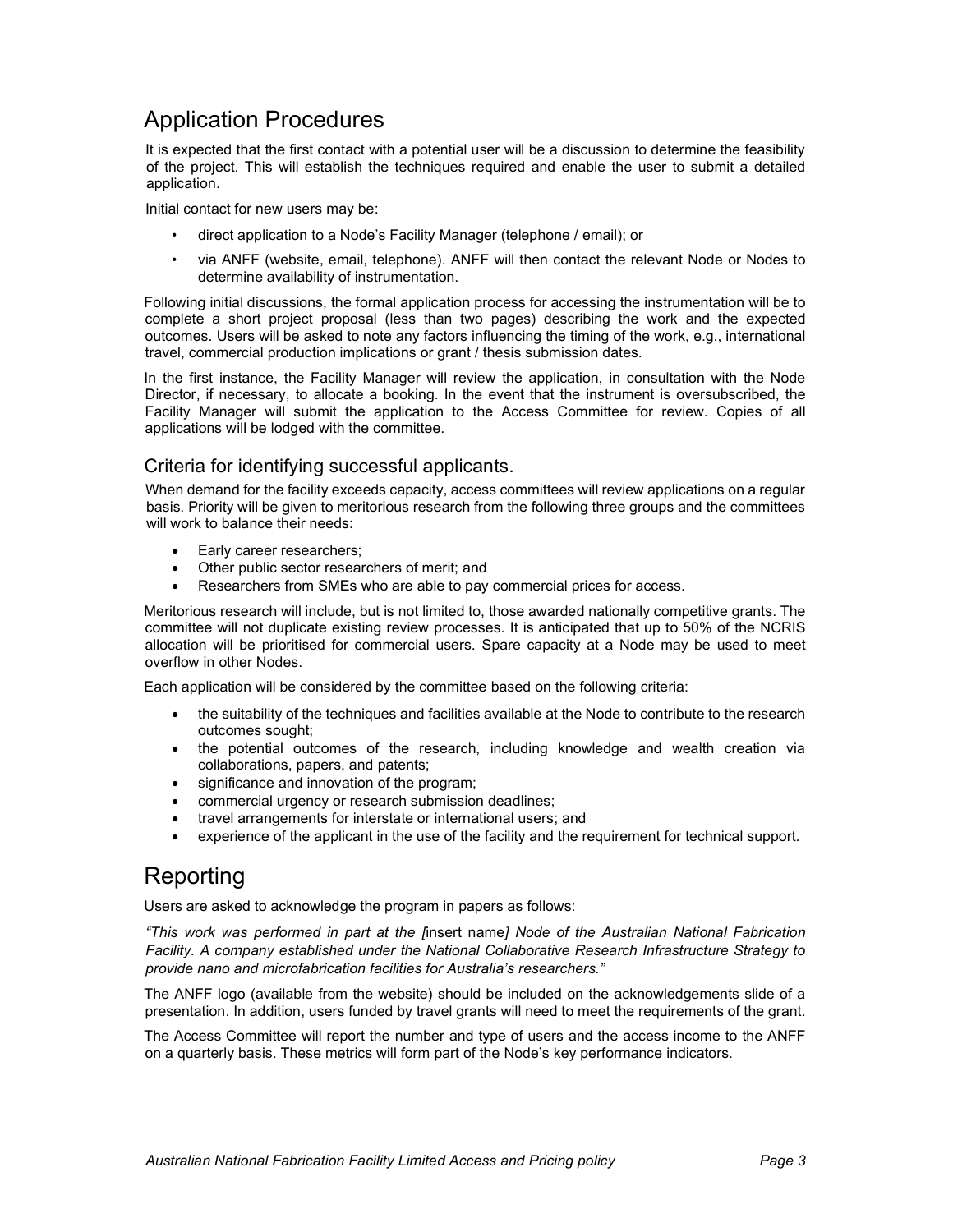## Pricing structure

The ANFF recognises three classes of user:

- 1. PhD students;
- 2. publicly funded researchers, including University researchers; and
- 3. industry users.

Pricing for public sector researchers is based on marginal costs only. A full listing of costs for each Node, including consumables, is given in below.

International researchers will be charged at industry rates.

All prices in this document are exclusive of GST.

## Conditions of access

Instrumentation funded by the NCRIS program will be available to external users at the ANFF rate for 50% of the core time or as detailed below:

- Access to the Direct Write Lithography at the Sydney Nanoscience Hub will be up to 16 hours per week.
- University of Queensland: A maximum of five hours may be booked in one core period.

## **Grievances**

In the first instance, grievances should be reported to the Node Director for discussion at the Node's Access Committee meeting. In the event that a resolution is not reached, the grievance should be reported to the ANFF.

Jane Fitzpatrick 0439 778 766

jane.fitzpatrick@anff.org.au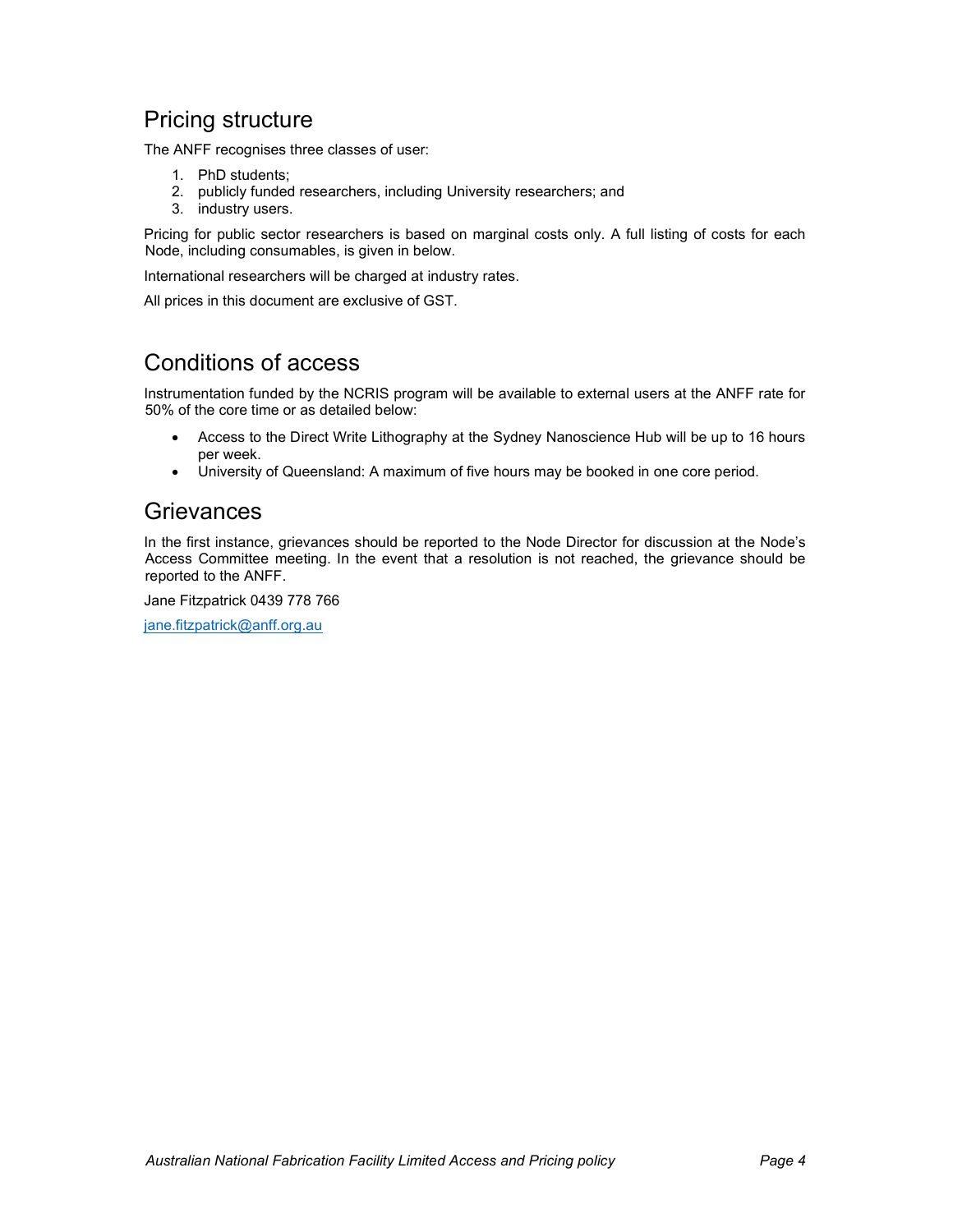## Membership of Access Committees

The ANFF CEO may attend access committee meetings at each Node. The committees may also be augmented by other local experts.

VIC

- Prof Nicolas Voelcker
- Dr Sean Langelier (MCN)
- Prof Paul Pigram (LaTrobe)
- Dr Peter Miller (Monash)
- Prof Arnan Mitchell (RMIT)
- Prof Sally McArthur (Swinburne)
- Prof Joselito Razal (Deakin)
- Prof Ray Dagastine (UMelb)
- Dr Cathy Foley (CSIRO)

### ACT & WA (combined committee)

- Prof. Jim Williams, Chair (ACT)
- Prof. Hoe Tan, Node Director, ANU Electronic Materials Engineering (ACT)
- Dr Kaushal Vora, Interim Node Facility Manager (ACT)
- Prof. Rob Elliman, ANU Electronic Materials Engineering (ACT)
- Prof. Laurie Faraone, Node Director (WA)
- Res/Prof. Mariusz Martyniuk, Node Facility Manager (WA)
- Prof. Tim Senden, ANU Applied Mathematics (ACT)
- A/Prof. Duk-Yong Choi, ANU Laser Physics Centre & CUDOS (ACT)
- A/Prof. Larry Lu, ANU College of Engineering & Computer Science (ACT)
- Prof. Dragomir Neshev, ANU Non-linear Physics Centre (ACT)

#### QLD

- Prof Justin Cooper-White (Node Director)
- Prof Paul Burn (Deputy Director)
- Prof Nam-Trung Nguyen (Deputy Director)
- Prof Andrew Whittaker
- Mr Anthony Christian (Facility Manager)
- Mr Glenn Walker
- Ms Anita Gibson (Business Development Officer)

#### NSW

- Prof Andrew Dzurak (Director)
- Dr Nadia Court
- Mr Gordon Bates (Laboratory Manager)
- Prof Darren Bagnall
- Prof Justin Gooding (UNSW Chemistry)
- Prof Chee Yee Kwok (UNSW Electrical Engineering and Telecommunications)
- Prof Nigel Lovell (UNSW Biomedical Engineering)
- A/Prof Adam Micolich (UNSW Physics)
- Prof Andrea Morello (UNSW Electrical Engineering and Telecommunications)
- Prof David Reilly (University of Sydney Physics)
- Prof Michelle Simmons (UNSW Physics)
- Prof Richard Tilley (UNSW Electron Microscope Unit NCRIS Characterisation Capability)
- Prof Nagarajan Valanoor (UNSW Materials Science and Engineering)
- Dr Bram Hoex (UNSW Photovoltaics and Renewable Energy Engineering)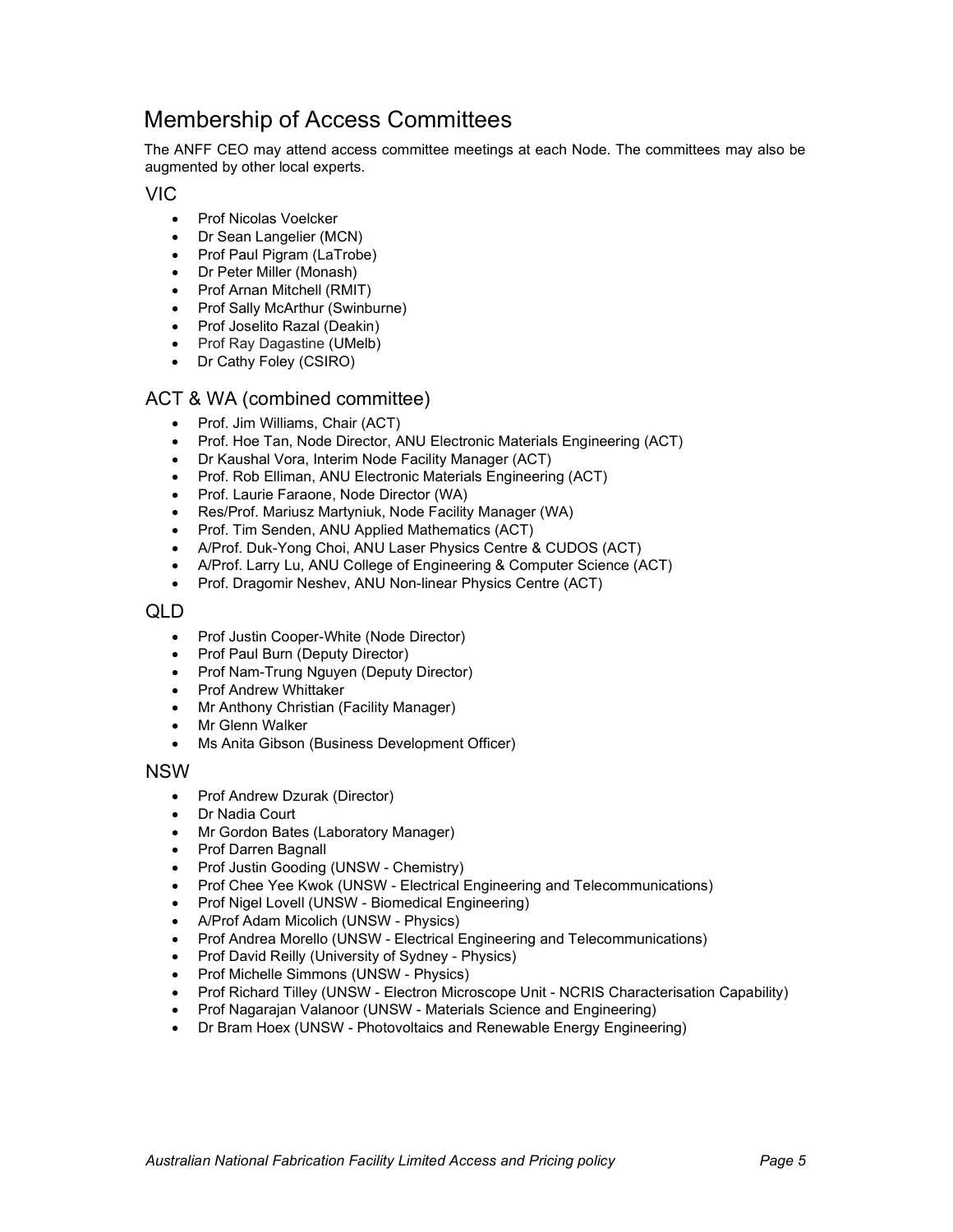**SA** 

- Dr Craig Priest, Node Director (UniSA)
- A/Prof Benjamin Thierry (UniSA)
- Prof Joe Shapter (Flinders Uni)
- Prof John Arkwright (Flinders Uni)
- A/Prof Said Al-Sarawi (Adelaide Uni)
- Dr Marta Krasowska (UniSA)
- Mr Igor Switala (DST Group)
- Mr Simon Doe, Facility Manager (UniSA)

### OptoFab

- A/Prof Michael Withford (MQ, Chair)
- $\bullet$  Ben Johnston (MQ)
- Martin Ams (MQ)
- Simon Fleming (USYD)
- David O'Connor (BFI)
- Richard Lwin (USYD)
- Heike Ebendorff-Heidepriem (UoA)
- Luis Lima-Marques (UoA)
- David Reilly (USyd)

### **Materials**

- Prof Gordon Wallace (Node Director)
- Prof Peter Innis (Facility Manager UoW, IPRI)
- Prof David Officer (UoW)
- Prof Paul Dastoor (UoN)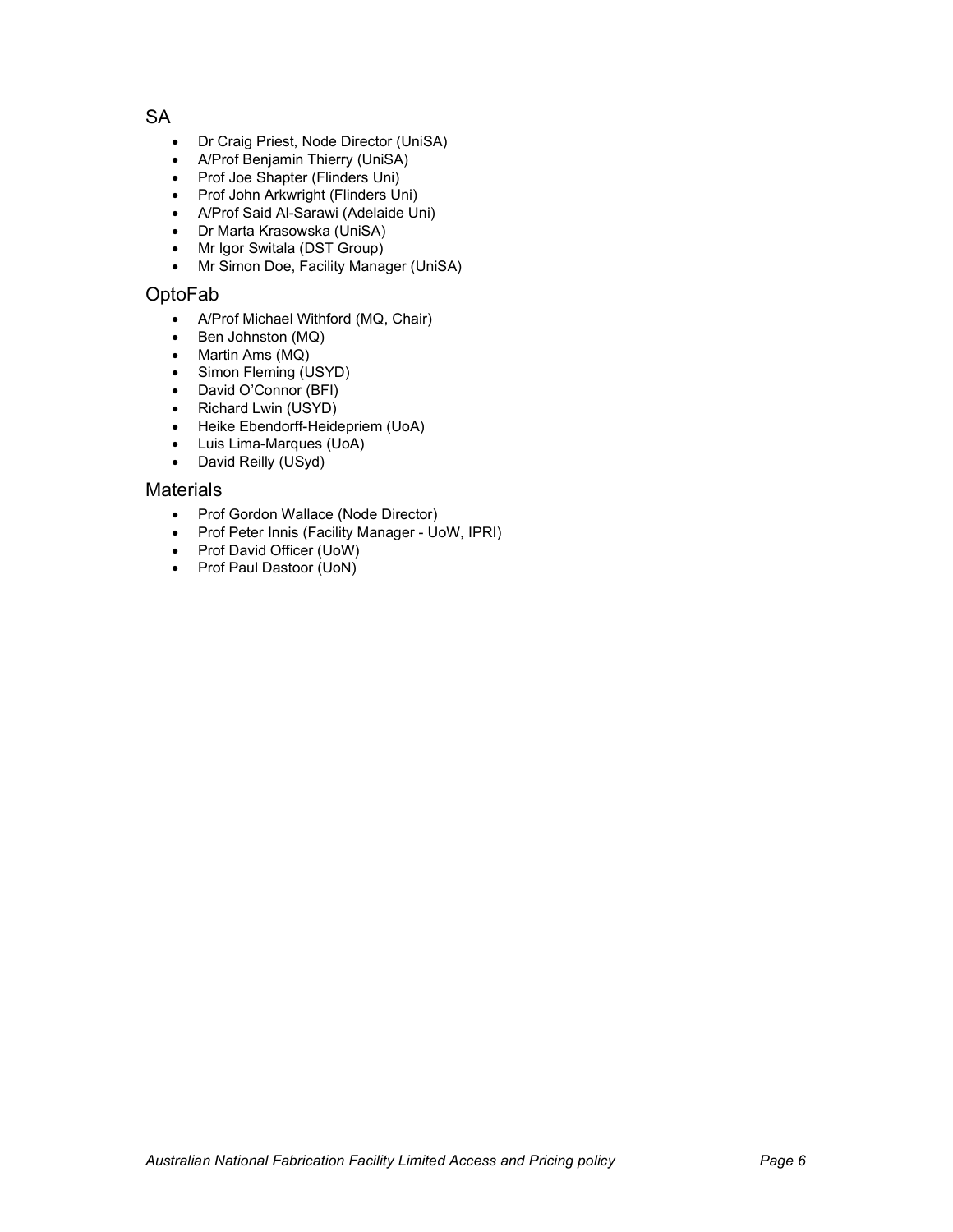# Pricing Structure

The pricing structure for the facility is given below. Note that standard consumables are included in cost price; however, specialised consumables or retooling will be charged to the user at cost. For further details, refer to the Node.

Charges are subject to annual review and may be changed without notice.

## Victorian Node

## ANFF-VIC: MELBOURNE CENTRE FOR NANOFABRICATION (MCN)

#### FLAGSHIP EQUIPMENT

|                                                         | Academic/public funded            | Industry                              |
|---------------------------------------------------------|-----------------------------------|---------------------------------------|
| lVistec Electron Beam<br>∣Lithography**                 | \$92 / hour (\$766 cap per 24hrs) | \$230 / hour (\$1916 cap per 24hrs)   |
| <b>IUV</b><br>Lithography<br>excluding)<br>chrome mask) | \$41 / hour (\$328 cap per 24hrs) | $ \$102/$ hour (\$816 cap per 24hrs)  |
| Seki Diamond Deposition <br>Systems                     | \$72 / hour (\$792 cap per 24hrs) | $ \$174/$ hour (\$1914 cap per 24hrs) |
| Nanofrazor: Thermal Scanning<br>Probe Lithography**     | \$72 / hour (\$792 cap per 24hrs) | $ \$174/$ hour (\$1914 cap per 24hrs) |

| Tier 1 Equipment (Sorted by capability area) |                                                                                                                                                                                                                                                   |               |
|----------------------------------------------|---------------------------------------------------------------------------------------------------------------------------------------------------------------------------------------------------------------------------------------------------|---------------|
|                                              | Academic/Public funded                                                                                                                                                                                                                            | Industry      |
| <b>PRICING</b>                               | \$72 / hour                                                                                                                                                                                                                                       | l\$174 / hour |
| Characterisation                             | Atomic Force Microscope (Bruker Dimension Icon)                                                                                                                                                                                                   |               |
|                                              | Bio Atomic Force Microscope (JPK Nanowizard II)                                                                                                                                                                                                   |               |
|                                              | FEG-SEM (FEI NovaNano SEM 430)                                                                                                                                                                                                                    |               |
|                                              | FIB-SEM (FEI Helios Nanolab600 Dual Beam FIB-SEM)                                                                                                                                                                                                 |               |
| Etching                                      | Etcher 1 (Oxford DRIE - Bosch)<br>Etcher 2 (Oxford RIE - General)                                                                                                                                                                                 |               |
|                                              |                                                                                                                                                                                                                                                   |               |
| Lithography                                  | Mask Aligners (SUSS MA6 and EVG6200)<br>Nano Imprint System (EVG 520 IS)                                                                                                                                                                          |               |
|                                              |                                                                                                                                                                                                                                                   |               |
| Thin Film Deposition                         | ALD Systems (Cambridge Nanotech ALD FijiF200 & Savannah<br>S100<br>Electron Beam Evaporator (Intivac Nanochrome II e-beam) **<br>Furnace Stack Tube #4 (Silicon Nitride LPCVD)<br>Furnace Stack Tube #1 & #2 (Phosphorus/Boron Bubbler<br>Doping) |               |
|                                              |                                                                                                                                                                                                                                                   |               |
|                                              |                                                                                                                                                                                                                                                   |               |
|                                              |                                                                                                                                                                                                                                                   |               |
|                                              | Gold Electroplating (Digital Matrix PMT-16)                                                                                                                                                                                                       |               |
|                                              | Nickel Electroplating (Digital Matrix SA1000)                                                                                                                                                                                                     |               |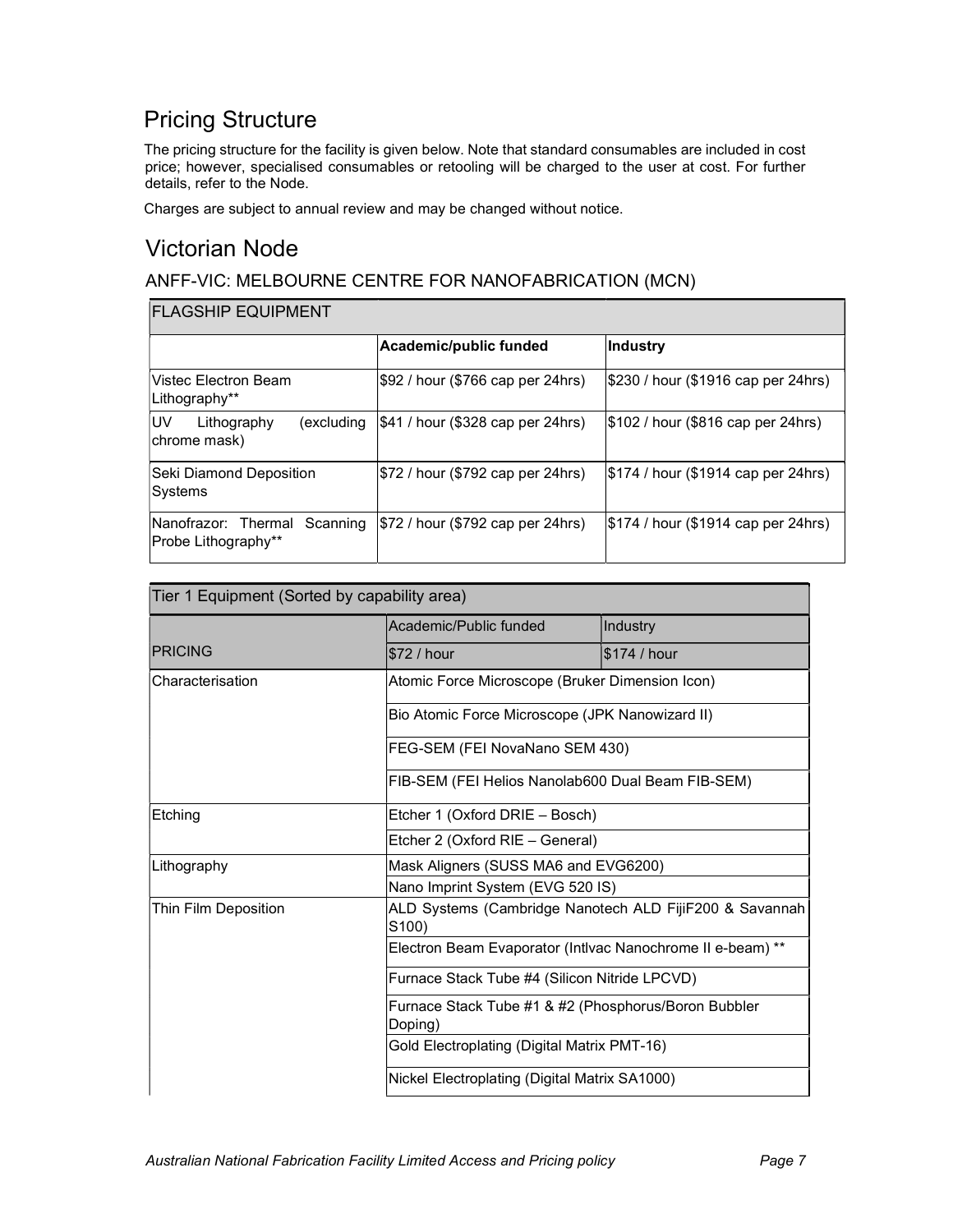| PECVD (Oxford Plasmalab 100 PECVD)                                          |
|-----------------------------------------------------------------------------|
| Polymer Glovebox (Mbraun MB200)                                             |
| Sputter Systems (Intivac Nanochrome & Anatech Hummer BC-<br>$ 20\rangle$ ** |
| Thermal Evaporator (Angstrom Engineering EvoVac)**                          |

| Tier 2 Equipment (Sorted by capability area) |                                                                                                    |                                                                         |  |
|----------------------------------------------|----------------------------------------------------------------------------------------------------|-------------------------------------------------------------------------|--|
|                                              | Academic/Public funded                                                                             | Industry                                                                |  |
| <b>PRICING</b>                               | \$46 / hour                                                                                        | \$118 / hour                                                            |  |
| <b>Bio Capabilities</b>                      | Glovebox (Biolab)                                                                                  |                                                                         |  |
|                                              | 3D Printer (Objet Eden 260V)**                                                                     |                                                                         |  |
| Characterisation                             | Hyperspectral Imaging (Cytoviva Hyperspectral Imaging System)                                      |                                                                         |  |
|                                              | Laser Doppler Vibrometers (Polytec MSA-400 & UHF-120)                                              |                                                                         |  |
|                                              |                                                                                                    | Laser Scanning Confocal Microscope (Nikon Instrument A1Rsi+Ti-E)        |  |
|                                              |                                                                                                    | Microspectrometer (Nikon Instrument with Ti-U and Princeton Lightfield) |  |
|                                              | Near-field scanning optical microscope (NeaSNOM)                                                   |                                                                         |  |
|                                              | Optical Profilometer (Bruker Contour GT-I)                                                         |                                                                         |  |
|                                              | Spectroscopic Ellipsometer (J.A.Woolam M-2000DI)                                                   |                                                                         |  |
|                                              | Tabletop SEM (Hitachi TM3030 SEM with Oxford EDX)<br>TIRF System (Nikon Instrument TIRF with Ti-U) |                                                                         |  |
|                                              |                                                                                                    |                                                                         |  |
| Etcher                                       | <b>Anodic HF Etcher</b>                                                                            |                                                                         |  |
| Packaging                                    | Dicing Saw (DiscoDAD321)**                                                                         |                                                                         |  |
|                                              | Scriber/Breaker (Dynatex DTX)                                                                      |                                                                         |  |
|                                              | 7476E)                                                                                             | Wire Bonders (K&S 4524 and 4526, F&S Bondtec 5832 and Westbond          |  |
| Thin Film Deposition                         |                                                                                                    | Hitech Oxidation Furnace (\$250 Academic / \$625 Industry caps/run)     |  |
|                                              | Furnace Stack Tube #1 & 2 (Phosphorus/Boron solid source Doping)                                   |                                                                         |  |
|                                              | Furnace Stack Tube #3 (general purpose)                                                            |                                                                         |  |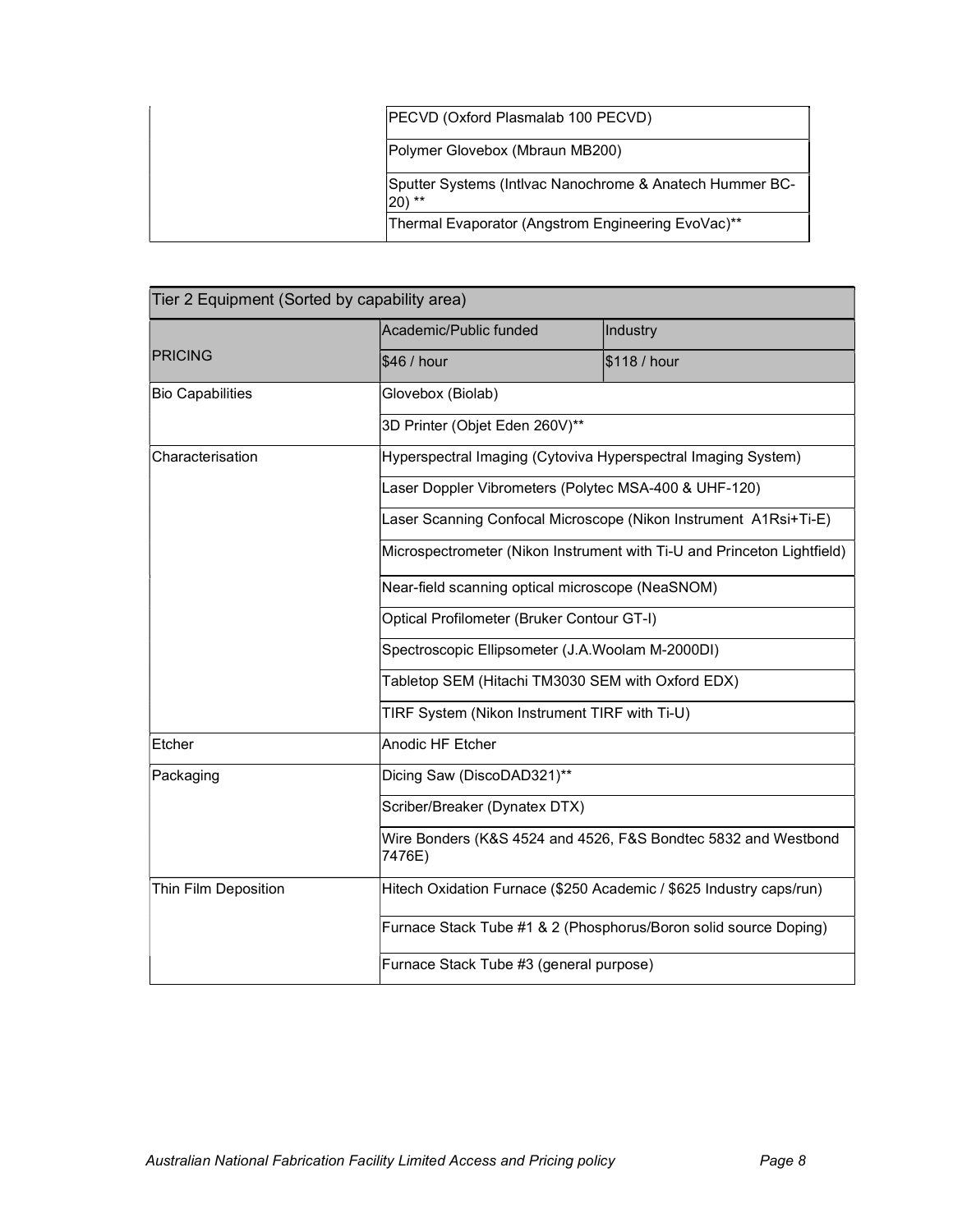| Tier 3 Equipment (Sorted by capability area) |                                                                                                                         |             |
|----------------------------------------------|-------------------------------------------------------------------------------------------------------------------------|-------------|
|                                              | Academic/Public funded                                                                                                  | Industry    |
| <b>PRICING</b>                               | \$31 / hour                                                                                                             | \$77 / hour |
| <b>Bio Capabilities</b>                      | Microarray Spotter (Nanoprint TM LM60)                                                                                  |             |
|                                              | Zeta Potential (Anton Parr SurPASS)                                                                                     |             |
|                                              | Zetasizer (Malvern Zeta Sizer Nano)                                                                                     |             |
| Characterisation                             | 3D Scanner                                                                                                              |             |
|                                              | DSA Mass Spectrometer (Perkin Elmer DSA-TOF)                                                                            |             |
|                                              | Four-point probe station (Signatone WL- 1160)                                                                           |             |
|                                              | MALDI imaging (Bruker Ultra-flextreme MALDI)<br>Mapping Stage Filmetrics System<br>Pull tester (Bose ElectroForce 3200) |             |
|                                              |                                                                                                                         |             |
|                                              |                                                                                                                         |             |
| Etching                                      | Metal wet etch bath tool<br>Plasma Asher                                                                                |             |
|                                              |                                                                                                                         |             |
|                                              | <b>HF Etch Station</b>                                                                                                  |             |
|                                              | Fumehood for Piranha Etch                                                                                               |             |
| Lithography                                  | Flood Exposure Unit (ABM UV Flood Light Source)                                                                         |             |
|                                              | Dual Track Robotic spin/bake/developer<br>Automated spin developer**                                                    |             |
|                                              |                                                                                                                         |             |
|                                              | Robotic wet bench and IPA dryer                                                                                         |             |
| Rapid Prototyping                            | <b>CNC Milling</b>                                                                                                      |             |
|                                              | 3D Printer (Autodesk Ember)**                                                                                           |             |
| Thin Film Deposition                         | Cr Sputter Coating (Quorum Q300TT)                                                                                      |             |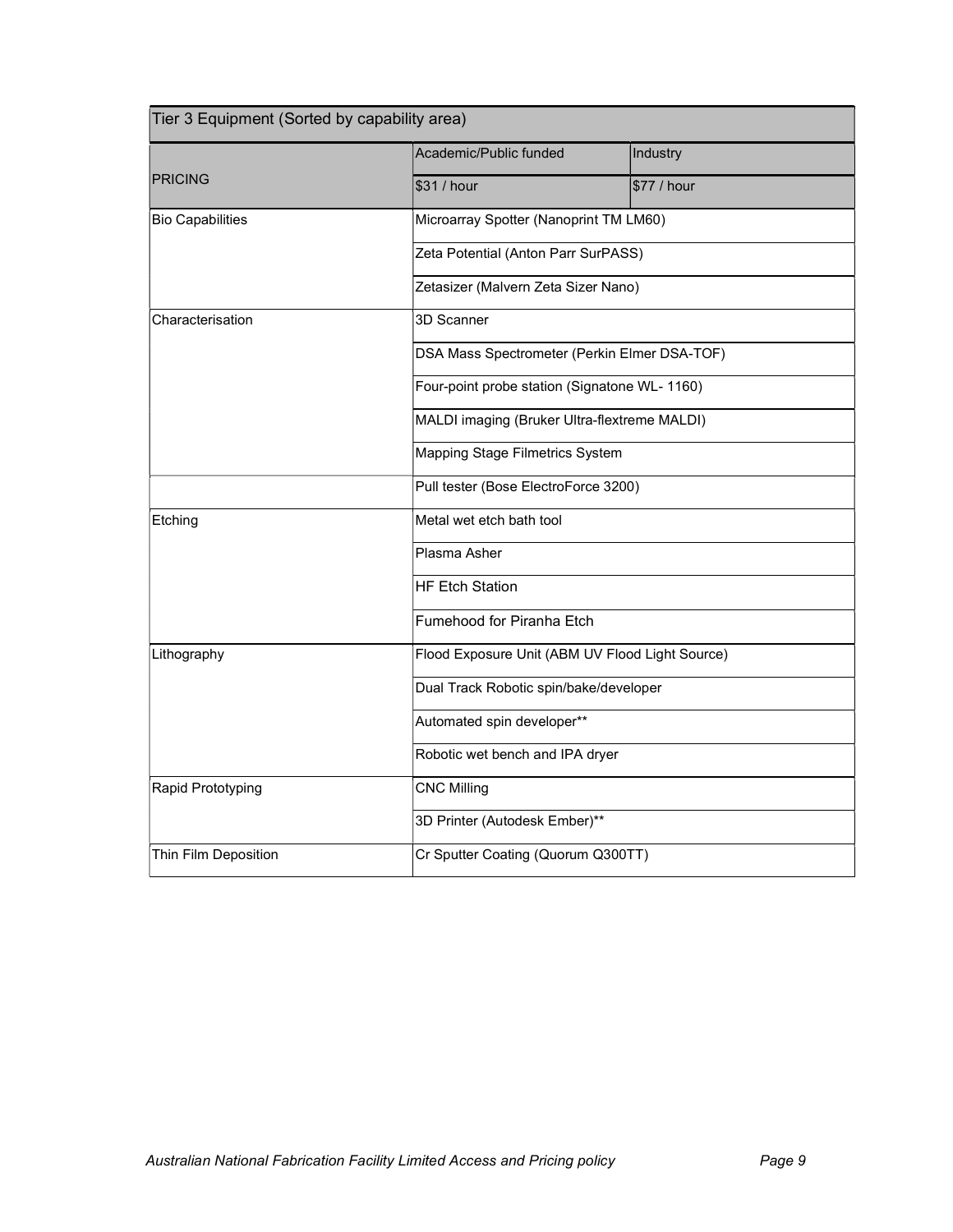| Tier 4 Equipment (Sorted by capability area) |                                                                                                             |             |
|----------------------------------------------|-------------------------------------------------------------------------------------------------------------|-------------|
|                                              | Academic/Public funded                                                                                      | Industry    |
| <b>PRICING</b>                               | \$20 / hour                                                                                                 | \$50 / hour |
| Lithography                                  | Fumehood for Photo-Litho Processing**                                                                       |             |
|                                              | Spinner SUSS 6-inch wafer**                                                                                 |             |
|                                              | Spinner/Hotplate SUSS Delta 90**                                                                            |             |
| Characterisation                             | Profiler Stylus Ambios                                                                                      |             |
|                                              | Spectrometer UV/VIS Agilent Tech. Cary                                                                      |             |
|                                              | UV-VIS Spectrophotometer (Agilent Cary 60)                                                                  |             |
| General Lab Equipment                        | HG Programmable Hotplate<br>UV/Ozone Cleaner Samco UV                                                       |             |
|                                              |                                                                                                             |             |
|                                              | PC for EBL Data Preparation                                                                                 |             |
| Laboratories                                 | General laboratories<br>PC2 Laboratory (10k annual recoveries cap per supervisor)<br><b>PDMS Laboratory</b> |             |
|                                              |                                                                                                             |             |
|                                              |                                                                                                             |             |

\*\* Denotes that linked consumables surcharges may apply

Please note that the academic/public funded rate is only available to Australian academics. Users from academic institutions outside of Australia will be subject to industry prices.

| <b>IOTHER CHARGES</b>                                        |                               |                 |
|--------------------------------------------------------------|-------------------------------|-----------------|
|                                                              | <b>Academic/Public Funded</b> | <b>Industry</b> |
| <b>IMCN Staff Assistance</b>                                 | \$49/hour                     | \$123 / hour    |
| General Residency (by arrangement)<br>*See details below     | \$510 / month                 | $$1275/$ month  |
| Full Access Residency (by arrangement)<br>*See details below | \$2040 / month                | \$5100 / month  |

General Residency includes allocation of dedicated desk and laboratory space at MCN and access to all tier 3 equipment and laboratory use. It does NOT include use of any tier 2, tier 1 or flagship equipment. All residencies must be for a minimum of 3 months at each interval and paid in advance.

Full Access Residency includes general residency plus access to all Tier 1-3 Equipment. It does NOT include use of any Flagship equipment. All residencies must be for a minimum of 3 months at each interval and paid in advance.

Note(s): Dedicated laboratory space allocation is subject to availability. Limited private office space is available for Full Access Residency clients at a 10% premium (minimum of 12-month commitment required)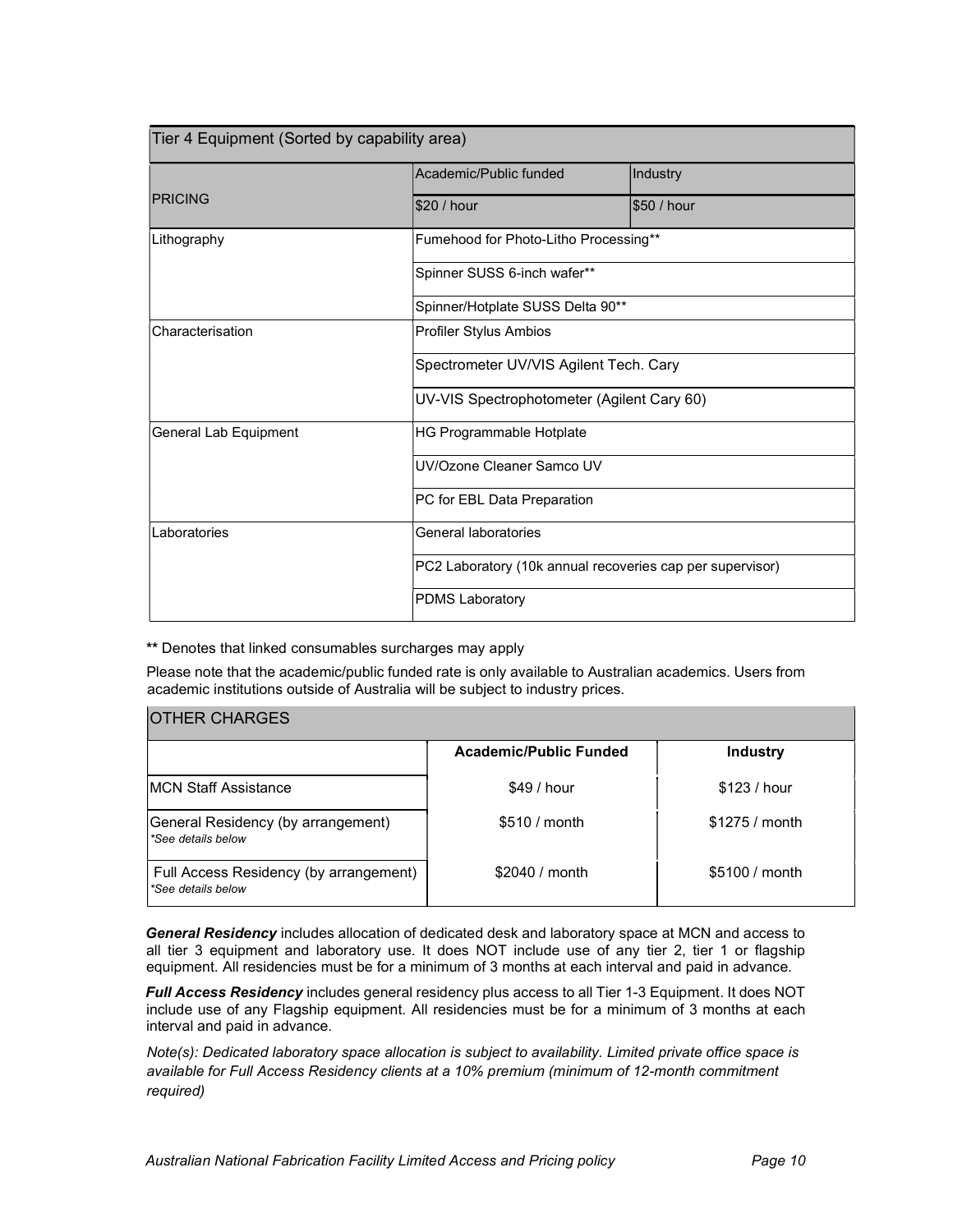#### Table 1. Linked consumables charges associated with certain MCN equipment.

| LINKED CONSUMABLES CHARGES           |                                                           |
|--------------------------------------|-----------------------------------------------------------|
| PVD precious metals (Au, Ag, Pt, Pd) | Market rate per \$/nm (see staff or ACLS for details)     |
| Photoresist (per sample)             | AZ series (\$7), SU8 series (\$12)                        |
| Standard EBL resist (per sample)     | PMMA/MMA (\$3/piece; \$6 per 4" wafer; \$13 per 6" wafer) |
| Specialty EBL resist (per ml)        | ZEP (\$50), HSQ (\$18); see staff for purchase            |
| Nanofrazor TSPL resist (per ml)      | PPA (\$113); see staff for purchase                       |
| Objet 3D printer (per hr)            | FullCure 720 (\$30/hr); MED 610 (\$45/hr);                |

Variations to published access rates MCN reserves the right to periodically modify tier pricing from those listed in this policy. In these instances, and for a defined period of time, an updated pricing schedule will be advertised with advanced notice (e.g., seasonal sale).

## ANFF-VIC: BIOINTERFACE FACILITY (SWINBURNE)

| <b>IDESCRIPTION</b>                             | <b>IACADEMIC/PUBLIC</b><br><b>IFUNDED</b> | <b>IINDUSTRY</b> |
|-------------------------------------------------|-------------------------------------------|------------------|
| Ellipsometer, Mask Aligner, QCM <sup>#</sup>    | \$90 / hour                               | \$225 / hour     |
| Plasma Generator, Langmuir Blodgett, Dip Coater | <b>\$40 / hour</b>                        | \$100 / hour     |
| Biointerface Staff Assistance                   | <b>S60 / hour</b>                         | \$150/hour       |

#QCM consumables note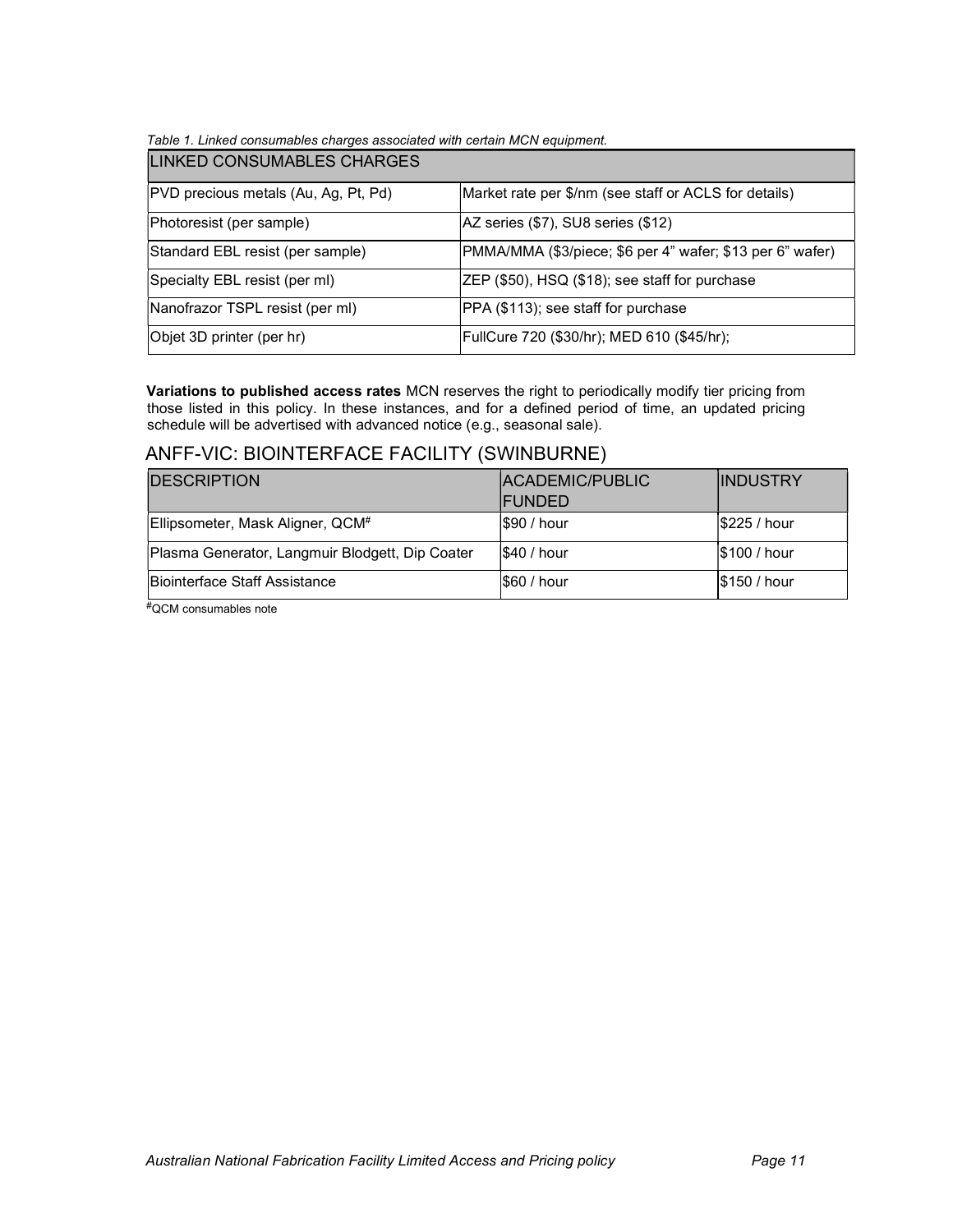## ANFF-VIC: CENTRE FOR MATERIALS & SURFACE SCIENCE (LA TROBE)

| La Trobe Flagship Equipment (Sorted by capability area) |                                                                                                                                                                             |                  |
|---------------------------------------------------------|-----------------------------------------------------------------------------------------------------------------------------------------------------------------------------|------------------|
|                                                         | lAcademic/Public funded                                                                                                                                                     | <b>Industry</b>  |
| <b>IPRICING</b>                                         | <b>S150 / hour</b>                                                                                                                                                          | Quote on request |
| Surface Analysis                                        | Time-of-flight SIMS (IONTOF ToF-SIMS 5 DSR/EDR/GCIS)<br>X-ray Photoelectron Spectroscopy (Kratos AXIS Ultra and Nova)<br>Scanning Auger Nanoprobe (PHI 710 Auger Nanoprobe) |                  |
|                                                         |                                                                                                                                                                             |                  |
|                                                         |                                                                                                                                                                             |                  |

| La Trobe Tier 1 Equipment (Sorted by capability area) |                                                               |                  |
|-------------------------------------------------------|---------------------------------------------------------------|------------------|
|                                                       | Academic/Public funded                                        | Industry         |
| <b>PRICING</b>                                        | \$50 / hour                                                   | Quote on request |
| Surface Analysis                                      | Scanning Probe Microscopy (Asylum Research MFP-3D-SA and BIO) |                  |
|                                                       | SEM (Zeiss Leo 1455)                                          |                  |
| Characterisation                                      | Contact Angle Meter (DataPhysics OCA20)                       |                  |

| La Trobe Other Instruments and Charges                        |                                                                |           |  |
|---------------------------------------------------------------|----------------------------------------------------------------|-----------|--|
|                                                               | Academic/Public funded                                         | Ilndustry |  |
| X-ray µCT (Xradia XCT200)                                     | $\frac{1}{250}$ / hour (\$1200 cap > 5 hours) Quote on request |           |  |
| La Trobe Staff Assistance<br> \$60 / hour<br>Quote on request |                                                                |           |  |

## ANFF-VIC: GENERAL POLICIES

All training requests are conducted at the sum cost of ANFF-Vic staff assistance plus the relevant tool costs.

All job requests for independent completion by a process are conducted at the sum cost of staff assistance plus the relevant tool costs.

Small volumes of basic consumables are included in the price for major and minor equipment; however, large volumes or specialised consumables (e.g. substrate materials) will be at full cost to the user and must be arranged with a process engineer. Any retooling will be charged to the user at cost.

In addition to all other induction, operational health and safety and training requirements, researchers who wish to gain unassisted status must complete (and be assessed for competency against) application-specific training provided by the ANFF-Vic process engineers.

Discounts are available at MCN or the Bio-interface Facility through setup of non-refundable pre-paid accounts for instrument utilisation. Discounts do not apply to residencies, consumables or staff assistance.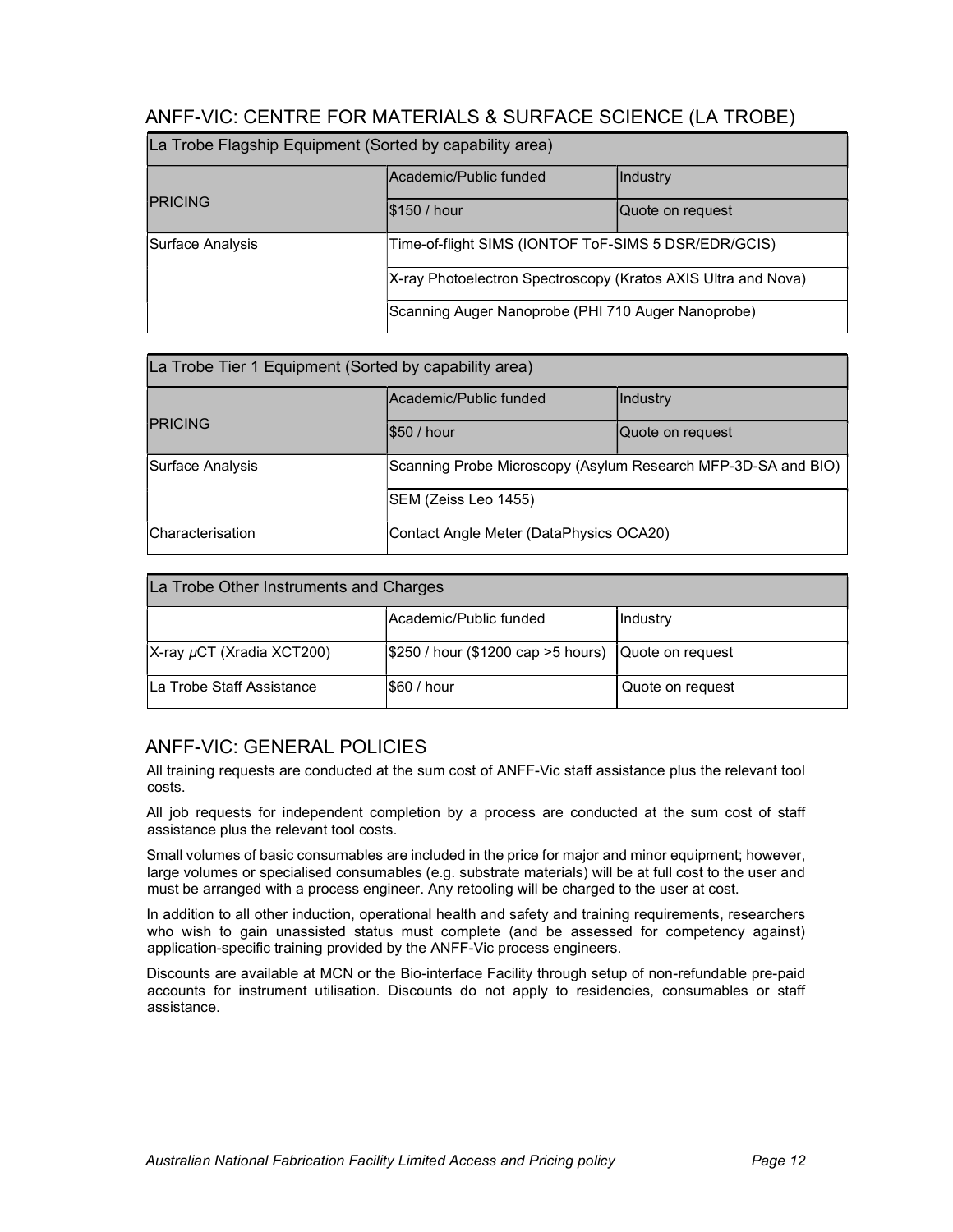| <b>PRE-PAID PURCHASE</b>   | <b>IDISCOUNTS TO BE APPLIED</b> |
|----------------------------|---------------------------------|
| $$2,000$ pre-paid account  | l15% discount                   |
| \$5,000 pre-paid account   | 120% discount                   |
| $$10,000$ pre-paid account | 125% discount                   |
| \$25,000 pre-paid account  | 30% discount                    |

# ACT Node

Pricing structure for ACT Flagship instruments.

|                                        | <b>PhD</b> | Publicly funded | Industry   |
|----------------------------------------|------------|-----------------|------------|
| All NCRIS supported units (except FIB) |            |                 |            |
| Unassisted                             | \$50 / hr  | \$50 / hr       | \$150/hr   |
| Assisted                               | \$100 / hr | \$100 / hr      | \$250 / hr |
| <b>FIB</b>                             |            |                 |            |
| Unassisted                             | \$60 / hr  | \$60 / hr       | \$150/hr   |
| Assisted                               | \$110/hr   | \$110/hr        | \$250/hr   |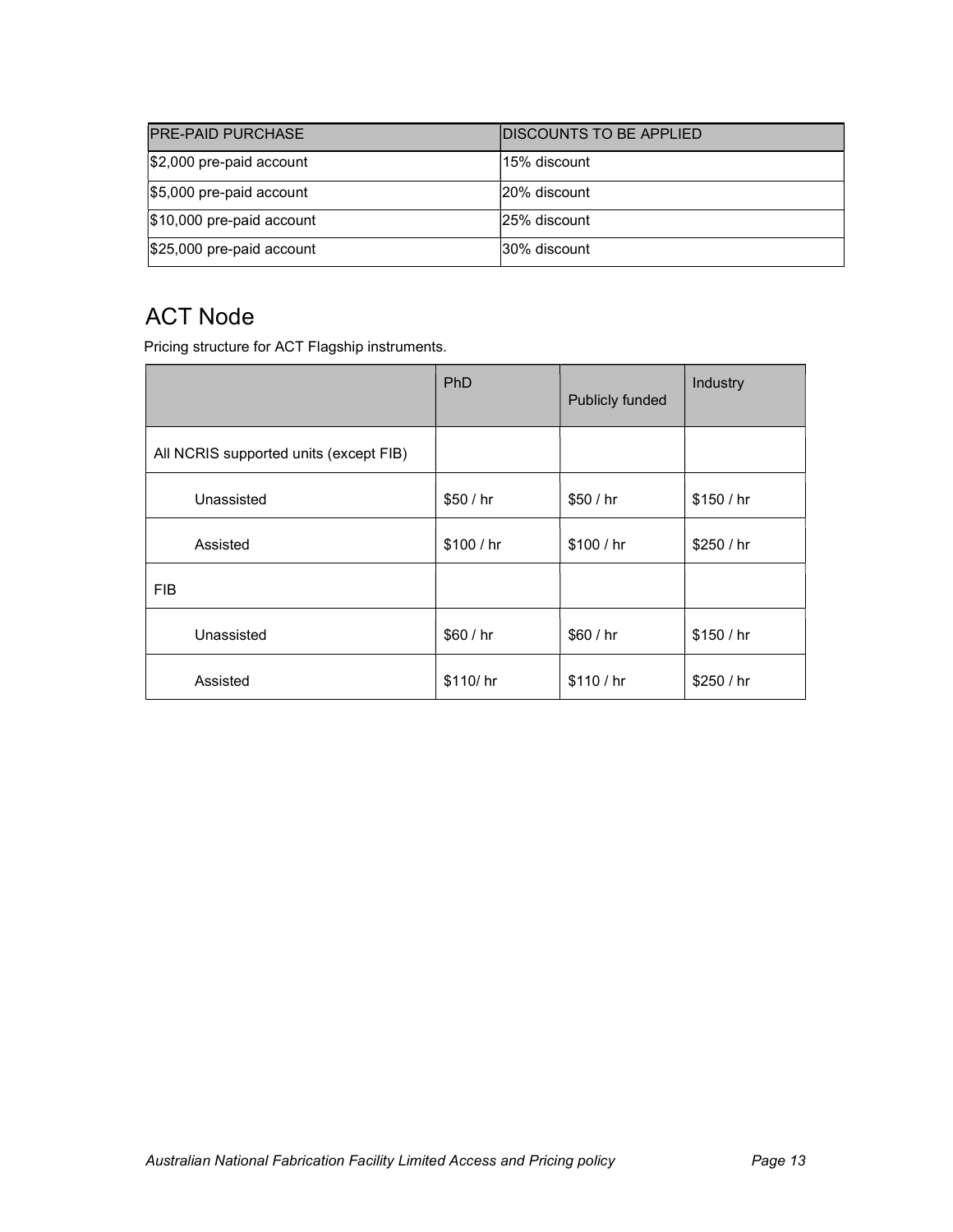## Pricing structure for other ACT instruments.

|                                                                                                                                                  | <b>PhD</b>   | <b>Publicly</b><br>funded | <b>Industry</b> |
|--------------------------------------------------------------------------------------------------------------------------------------------------|--------------|---------------------------|-----------------|
| Sputter only                                                                                                                                     |              |                           |                 |
| Unassisted                                                                                                                                       | \$40 / hr    | \$40 / hr                 | \$150 / hr      |
| Assisted                                                                                                                                         | \$90 / hr    | \$90/hr                   | \$250 / hr      |
| Small processing tools<br>Barrel Etcher, Ellipsometer, Flip-chip Bonder, Rapid Thermal Annealer, Surface Profiler &<br><b>Thermal Evaporator</b> |              |                           |                 |
| Unassisted                                                                                                                                       | \$20 / hr    | \$20 / hr                 | \$150 / hr      |
| Assisted                                                                                                                                         | \$70 / hr    | \$70 / hr                 | \$250 / hr      |
| General assistance                                                                                                                               | \$50 / hr    | \$50 / hr                 | \$100/hr        |
| <b>General Consumables</b><br>Wafers, sample boxes, etc                                                                                          | At cost      | At cost                   | At cost         |
| Precious metals                                                                                                                                  |              |                           |                 |
| Gold (Au)<br>Platinum (Pt)                                                                                                                       | \$1 per nm   | \$1 per nm                | \$1 per nm      |
| Paladium (Pd)                                                                                                                                    | \$0.5 per nm | \$0.5 per nm              | \$0.5 per nm    |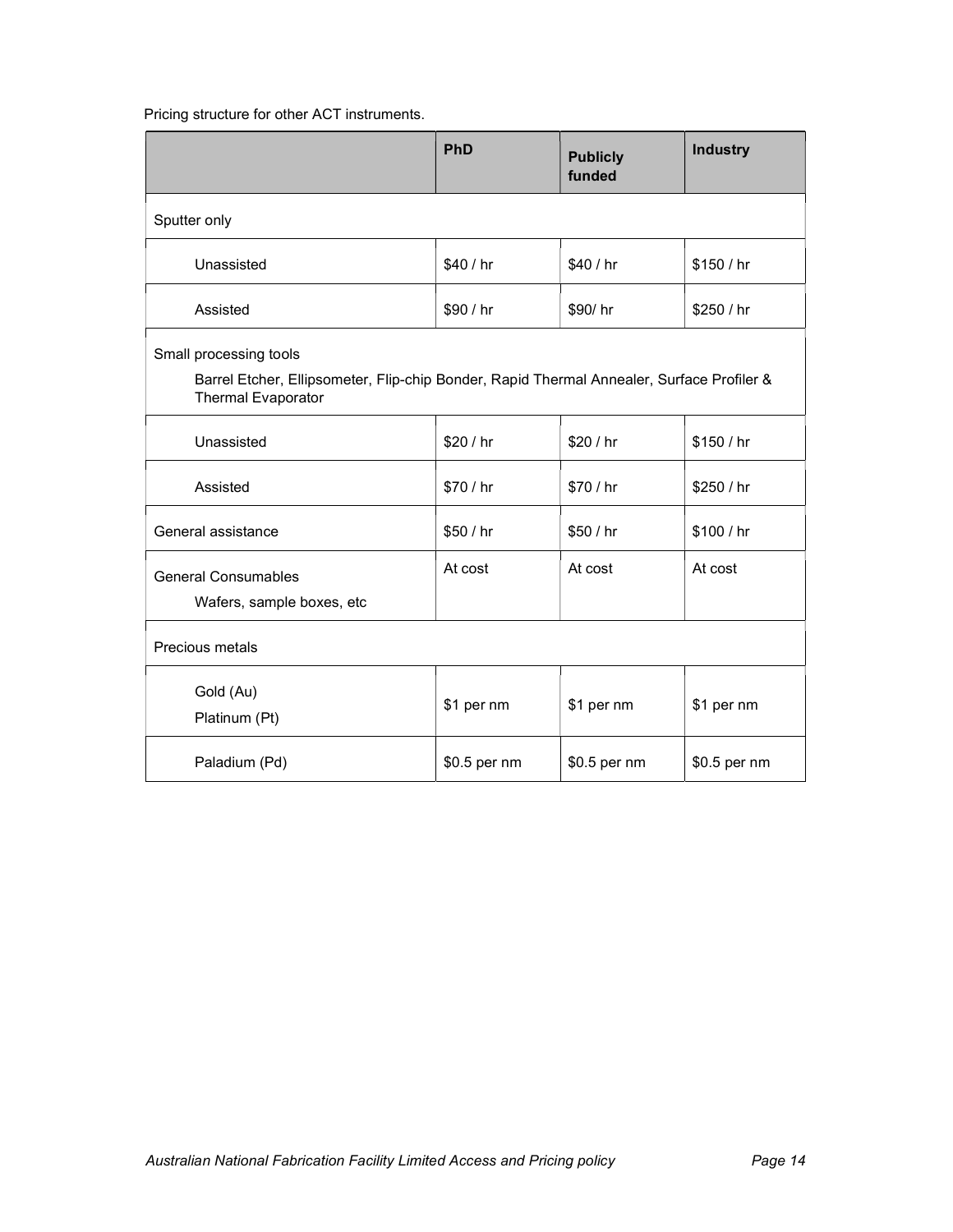## WA Node

|                 |             | <b>PhD student, University or other publicly</b> |                 |       |      |
|-----------------|-------------|--------------------------------------------------|-----------------|-------|------|
|                 |             |                                                  | <b>Industry</b> |       | user |
| <b>Facility</b> | Access type | funded researcher                                |                 |       |      |
|                 | unassisted  | \$50                                             |                 | \$250 |      |
| ANFF-WA         | assisted    | \$100                                            |                 | \$300 |      |

Alternatively, an annual rate for unlimited hours access can be negotiated on a case-by-case basis. This is based on the level of facility usage along the following indicative figures.

Annual subscription indicative pricing structure (\$/year) for unlimited hours use of WACSOM facilities via the ANFF-WA initiative.

| <b>Facility</b> | Access type                    | student, University or other<br><b>PhD</b><br>publicly<br>funded researcher | Industry user |
|-----------------|--------------------------------|-----------------------------------------------------------------------------|---------------|
|                 |                                | \$5,000                                                                     | \$15,000      |
|                 |                                | \$10,000                                                                    | \$30,000      |
|                 | minimal use<br>minor use major | \$30,000                                                                    | \$90,000      |
| ANFF-WA         | luse intensive use             | \$50,000                                                                    | \$150,000     |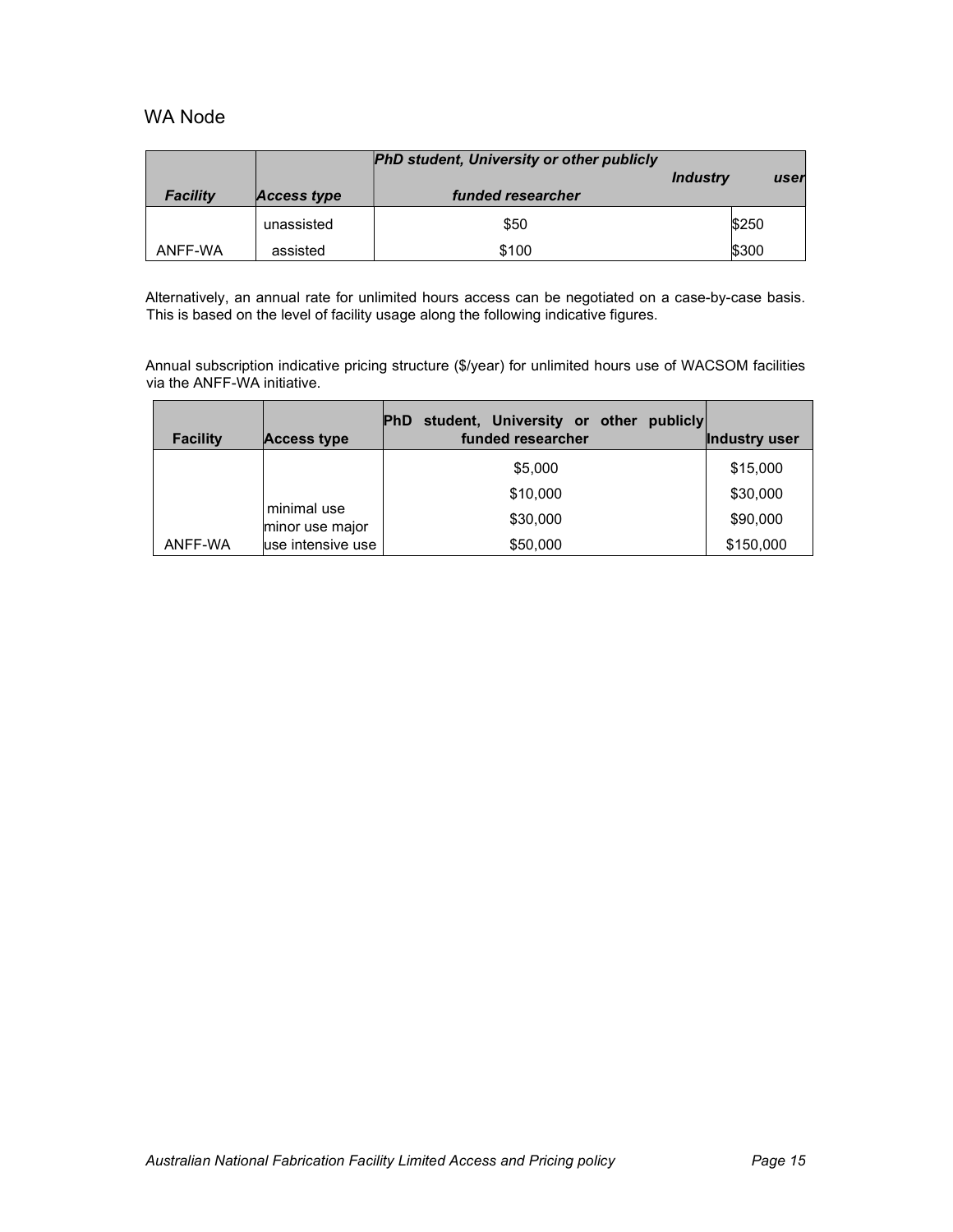## Queensland Node

| Category                                                                               | <b>Type</b>                                                 | Rate     | <b>AUD</b> |
|----------------------------------------------------------------------------------------|-------------------------------------------------------------|----------|------------|
| funded<br>Publicly<br>research.                                                        | Standard access rate                                        | per hour | \$25       |
| For example: NHMRC Project Grants, ARC<br>Discovery Grants, State Grants               | Assisted access rate+                                       | per hour | \$80       |
| funded<br>with<br>Publicly<br>industry<br>research<br>contribution.                    | Standard access rate                                        | per hour | \$25       |
| For example: NHMRC Development Grants,<br><b>ARC Linkage Grants</b>                    | Assisted access rate+                                       | per hour | \$80       |
| Research<br>contracts.<br>For example: Industry funded contract research               | Australian<br>client<br>without<br>assistance±(access only) | per hour | \$61       |
|                                                                                        | client<br>Australian<br>with<br>assistance+                 | per hour | \$167      |
|                                                                                        | International<br>client<br>with<br>assistance (access only) | per hour | \$182      |
|                                                                                        | International<br>client<br>with<br>assistance+              | per hour | \$288      |
| Contract<br>services.<br>For example: Single assays, characterisation,<br>one-off jobs | Australian<br>client<br>with<br>assistance+                 | per hour | \$288      |
|                                                                                        |                                                             |          |            |
|                                                                                        | International<br>with<br>client<br>assistance±              | per hour | \$409      |

± Assisted access rates are charged when ANFF-Q personnel perform the work with you or on your behalf. Training is charged at standard facility access rates.

As of 1<sup>st</sup> January 2022, ANFF-Q has revised the standard facility access rate for Australian publicly funded researchers from \$55.00 p/hr (ex gst) to \$25.00 p/hr (ex gst). We hope this price change will be welcome news to current users and encouraging for users new to ANFF-Q Facility and its resources.

ANFF-Q have also removed the ANFF-Q annual membership tier-model, effective 31<sup>st</sup> December 2021.

Current ANFF-Q clients with an existing membership will have their hours balance from 31st December 2021 converted to an account credit.

#### ANFF-Q general pricing policies

- 1. ANFF-Q Public Research-funded hourly Facility access rate is \$25.00 ex gst, effective  $1<sup>st</sup>$ January 2022.
- 2. ANFF-Q Staff-Assistance hourly rate is  $$80.00$  (\$25.00 + \$55.00) ex gst, effective 1<sup>st</sup> January 2022.
	- Assistance and specialist help from ANFF-Q Staff is available to users with their Facility usage. (Staff-Assistance rates are when ANFF-Q personnel perform the work for you or on your behalf).
	- ANFF-Q Staff-Assistance rates do not apply to new ANFF-Q User training sessions. New users are only charged for the instrument time. ANFF-Q Staff-Assistance involving unsupervised instrument running time (e.g., an 8 hour run on the Nanoscribe) will only charge Users for the "active" Assistance time from ANFF-Q Staff with the instrument. All other time will be charged at the standard facility access rate.
- 3. ANFF-Q Industry hourly Facility access rate is \$61.00 ex gst, and Industry-Assistance rate is  $$167.00$  (\$61.00 + \$106.00) ex gst, effective 1<sup>st</sup> January 2022.
- 4. All ANFF-Q Users must nominate a Supervisor for the ANFF-Q Booking System, for account management and billing.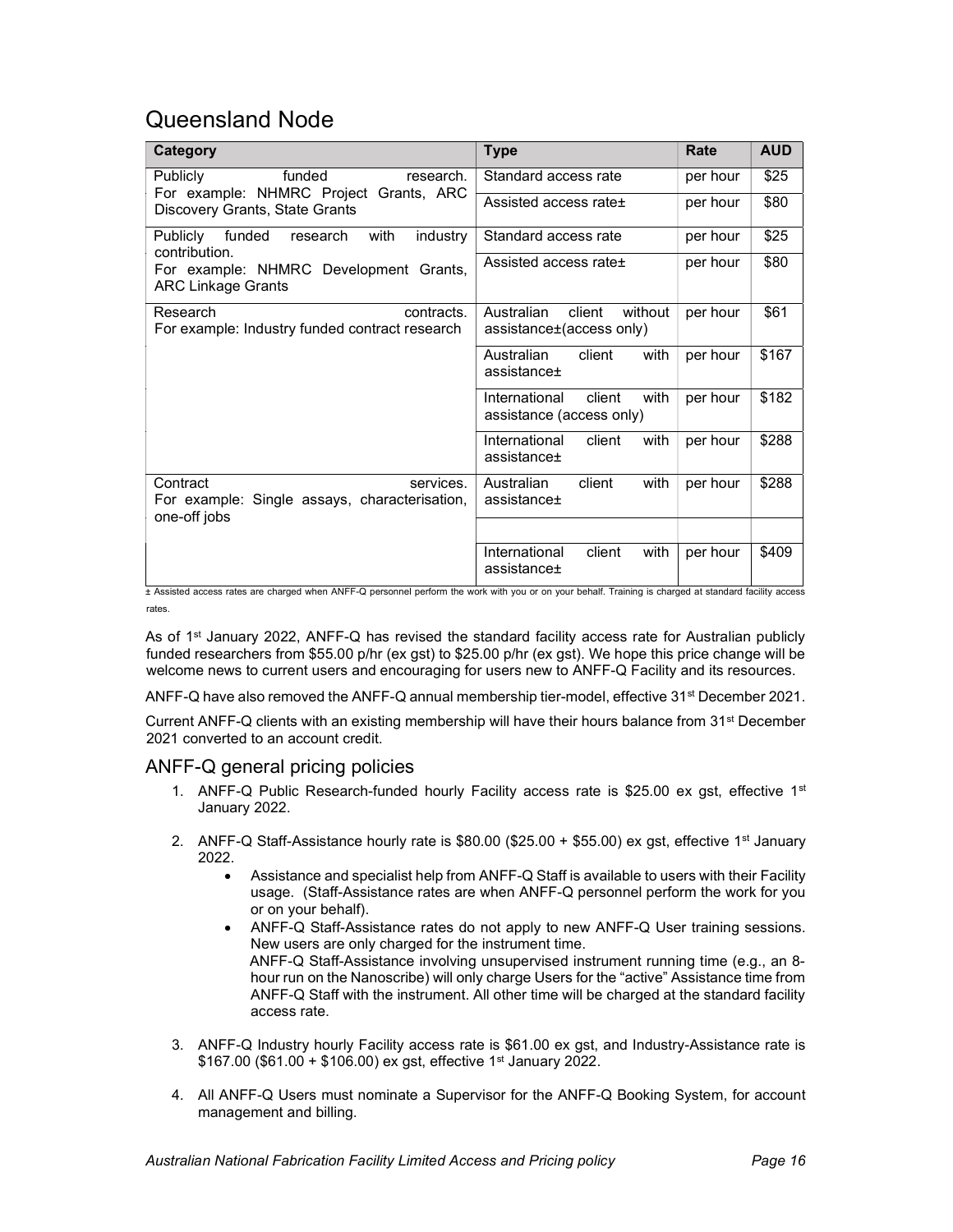- Supervisor Accounts will receive a monthly statement for their users' charges.
- Supervisor Account queries should be directed to ANFF-Q Admin (anff@uq.edu.au)
- Prepayments are available for Supervisor Accounts through ANFF-Q Admin.
- 5. ANFF-Q request that all Public Research-funded Users acknowledge the Queensland node of the Australian National Fabrication Facility in their academic publications. A \$200 account credit will be applied for each publication that acknowledges ANFF-Q. (Account credit applied to Users' Supervisor's account.)
- 6. The ANFF-Q Pricing Policy will be reviewed and updated annually in December.

#### 3D printers at ANFF-Q

ANFF-Q operate several 3D printers including the Konica Minolta Figure 4 and ProJet MJP 2500, Ultimaker 2 Extended+, and a FormLabs Form 3. ANFF-Q's 3D printers can be accessed through ANFF-Q Staff. Please contact ANFF-Q to arrange a custom quote for any 3D printing work.

#### Other Costs

Other costs that are not included in the hourly rates are ANFF-Q Consumables (charged at cost + 10%), any legal fees (if required), and GST if applicable.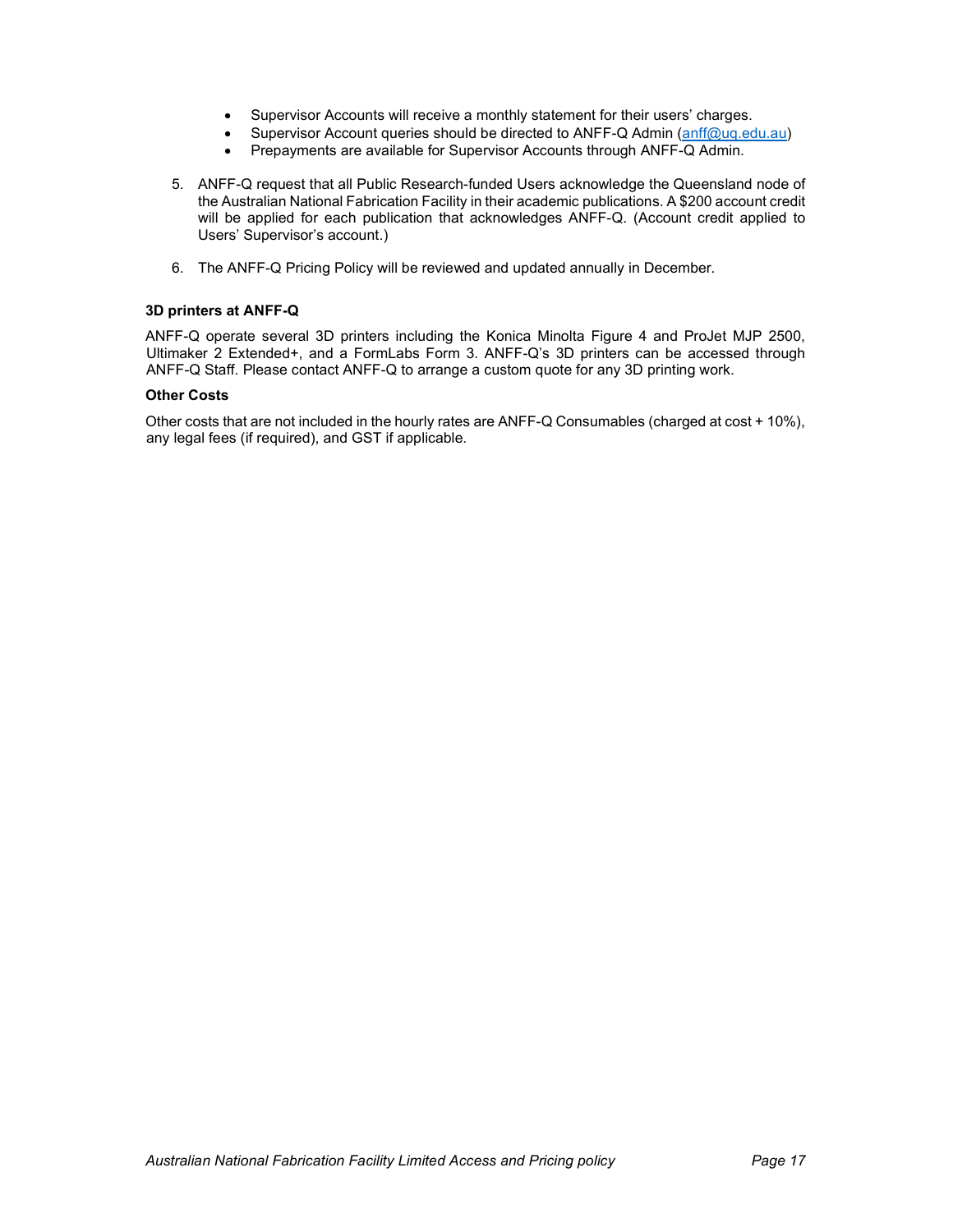## NSW Node

Access for all tools and services will be at the rates (\$/hr):

|                              | PhD          | Publicly funded | Industry <sup>1</sup> |
|------------------------------|--------------|-----------------|-----------------------|
| <b>ANFF-funded Tools</b>     | \$50/hr      | \$50/hr         | \$250/hr              |
| <b>MBE Tools</b>             | \$50/hr      | \$50/hr         | \$250/hr              |
| XL30 and Sirion EBL Tools    | \$50 / $hr$  | \$50 / $hr$     | \$250/hr              |
| Other In-kind tools          | \$50 / $hr1$ | \$50 / $hr2$    | \$250/hr              |
| <b>ANFF Staff assistance</b> | \$50 / $hr$  | \$50 / $hr$     | \$150/hr              |

<sup>1</sup>Quoted rates apply to R&D work. Any work which cannot be classified as R&D will be charged at commercial rates as agreed with the ANFF-NSW Node Director.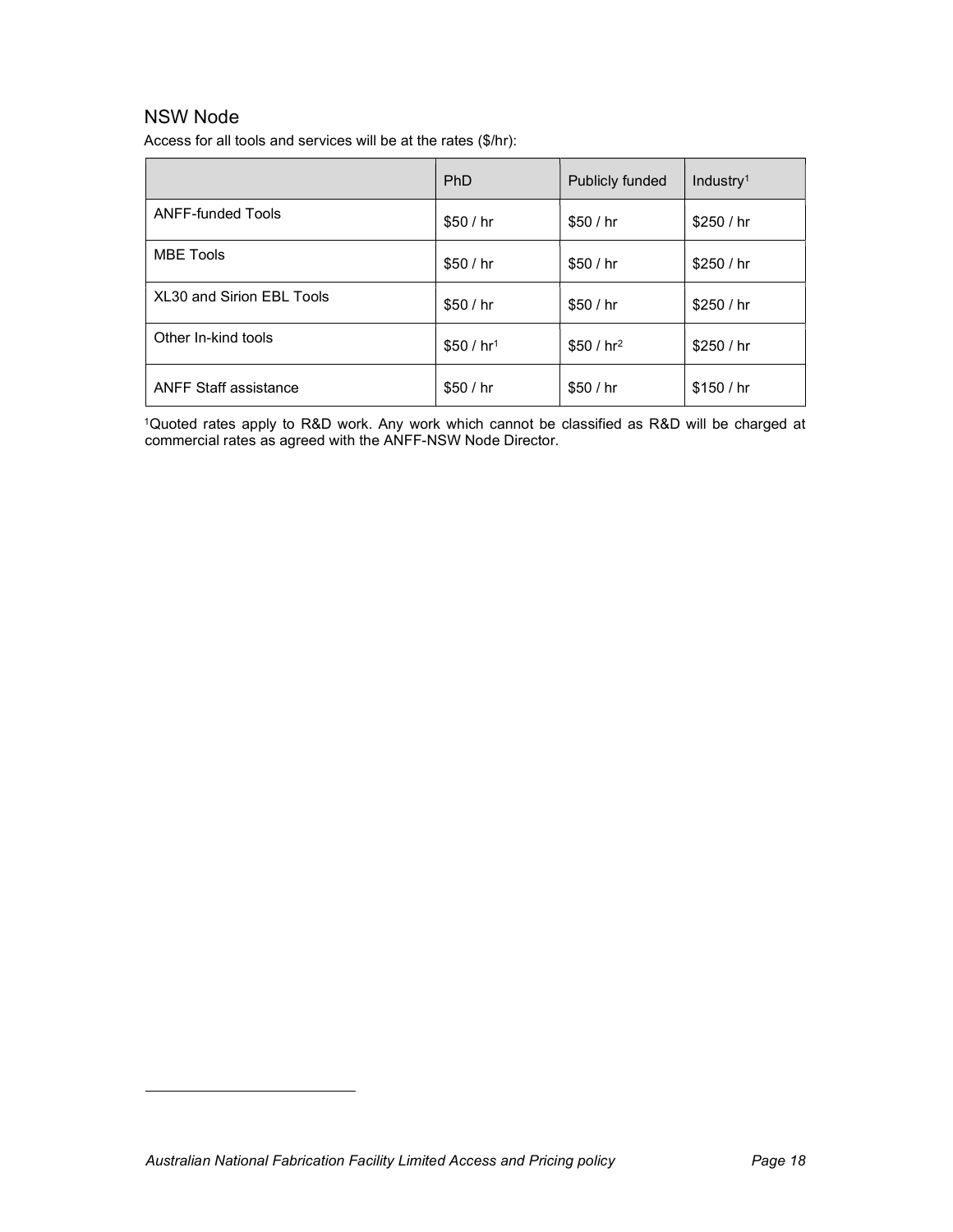# SA Node

## UniSA

## **Training**

All training shall be at a flat rate of \$100 per item of equipment (eg SEM) or process (eg lithography)

## Labour

| <b>Students and Publicly Funded Researchers</b> | \$80  |
|-------------------------------------------------|-------|
| Industry                                        | \$170 |

## Equipment Use

| Unassisted Use                                     | Tier 1 | Tier 2 |
|----------------------------------------------------|--------|--------|
| Students and Publicly Funded   \$15<br>Researchers |        | \$60   |
| Industry                                           | \$40   | \$120  |

| <b>Assisted Use</b>                         | Tier 1             | Tier 2 |
|---------------------------------------------|--------------------|--------|
| Students and Publicly Funded<br>Researchers | $\frac{1}{2}$ \$95 | \$140  |
| Industry                                    | \$210              | \$290  |

Tier 1: Characterisation equipment

Tier 2: Fabrication equipment

#### Notes:

- Unassisted use capped at \$3600 per user per calendar year
- DRI etcher levy of %50 per day plus \$1/micron etching
- AFM \$30/hr capped at \$3600 per calendar year<br>• Nano/MicroXCT Scanning: \$40 per hour (up to 8
- Nano/MicroXCT Scanning: \$40 per hour (up to 8 consecutive hours per session per instrument) then \$10 per hour (each consecutive hour over 8 hours per session per instrument)
- CNC Micro Mill: Unassisted \$60/h (up to 8 consecutive hours) then \$30 per hour (each consecutive hour)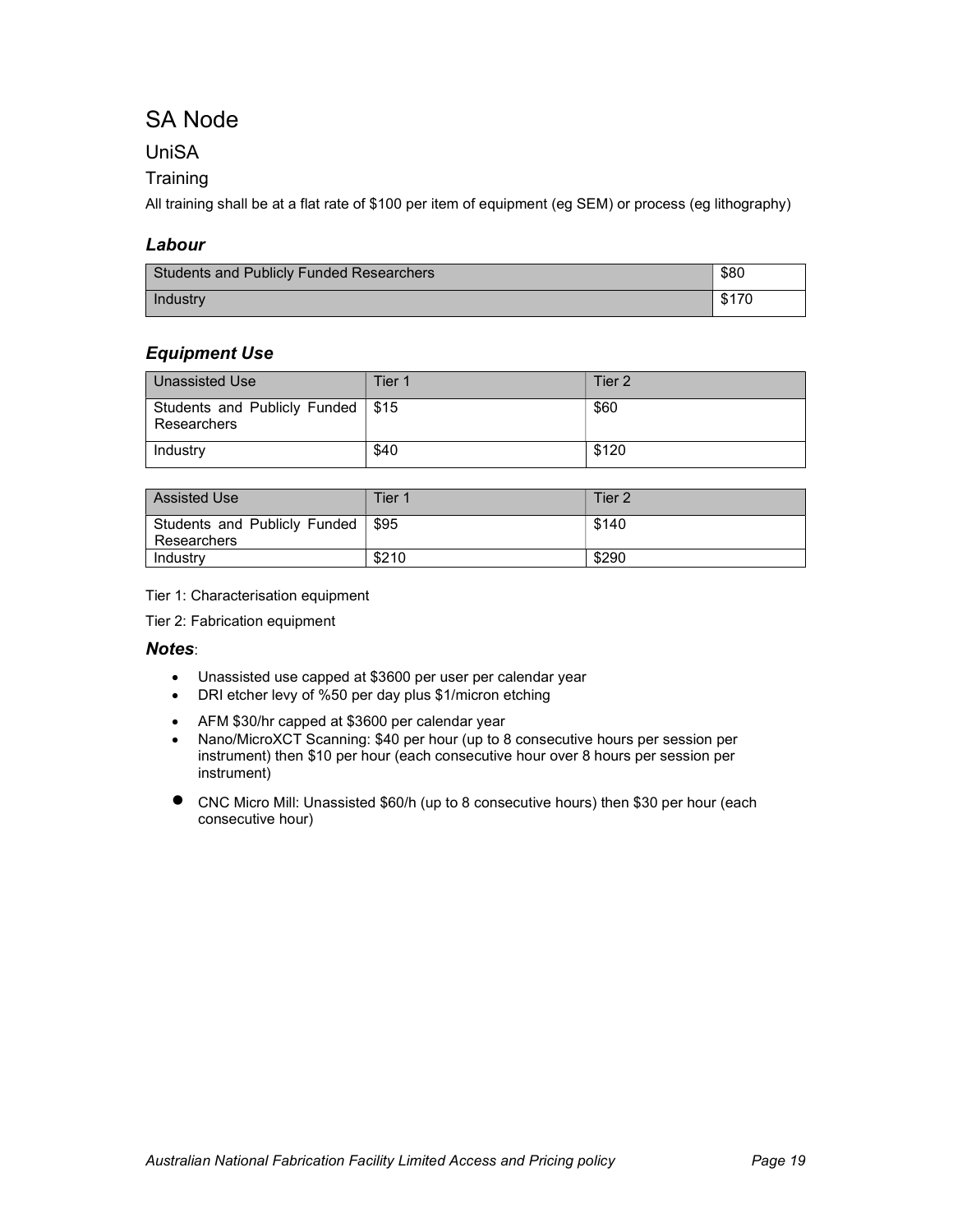## **Flinders**

### **Training**

Training will be charged at \$60 per hour and is in addition to instrument hourly usage charges. Costing for training sessions longer than 4 hours are made on a case by case basis.

### Access Costs

|                                                       | Students and                                 |                                |
|-------------------------------------------------------|----------------------------------------------|--------------------------------|
| Instruments                                           | <b>Publicly Funded Researchers</b>           | Industry                       |
|                                                       | (Unassisted use)                             |                                |
| Tip<br>Enhanced<br>Raman                              | \$20 per hour                                | Assisted use: \$230 per hour   |
| Spectrometer (TERS)                                   |                                              | Unassisted use: \$170 per hour |
| Confocal Raman Microscope                             |                                              |                                |
| Profilometer                                          |                                              |                                |
| Glove Boxes                                           | \$40 per session (4 hours)                   |                                |
| <b>Tube Furnace</b>                                   | \$20 per hour                                |                                |
| Electrospinner                                        | \$20 first hour, \$10 per hour<br>thereafter |                                |
| <b>Tensile Testing Stage</b>                          | \$10 per hour                                |                                |
| Metastable Induced<br>Electron<br>Spectroscopy (MIES) | \$50 per hour                                |                                |

| <b>Services</b>                                          | Students and<br><b>Publicly Funded Researchers</b> | Industry       |
|----------------------------------------------------------|----------------------------------------------------|----------------|
|                                                          |                                                    |                |
| Medical<br>Devices<br>and<br><b>Prototyping Facility</b> | \$65 per hour                                      | \$230 per hour |
| <b>ANFF Staff Assistance</b>                             | \$60 per hour                                      |                |

#### Supplementary Notes

- Unassisted use is only available to persons who have completed the required training programme. Assisted use will be charged at the ANFF Staff Assistance rate in addition to the instrument rate.
- Access subscriptions can be arranged for long term projects.
- Hourly rates cover basic costs and small volumes of standard consumables. However, larger volumes or specialised consumables shall be charged at cost.
- Unassisted use is only available to persons who have completed the required training programme.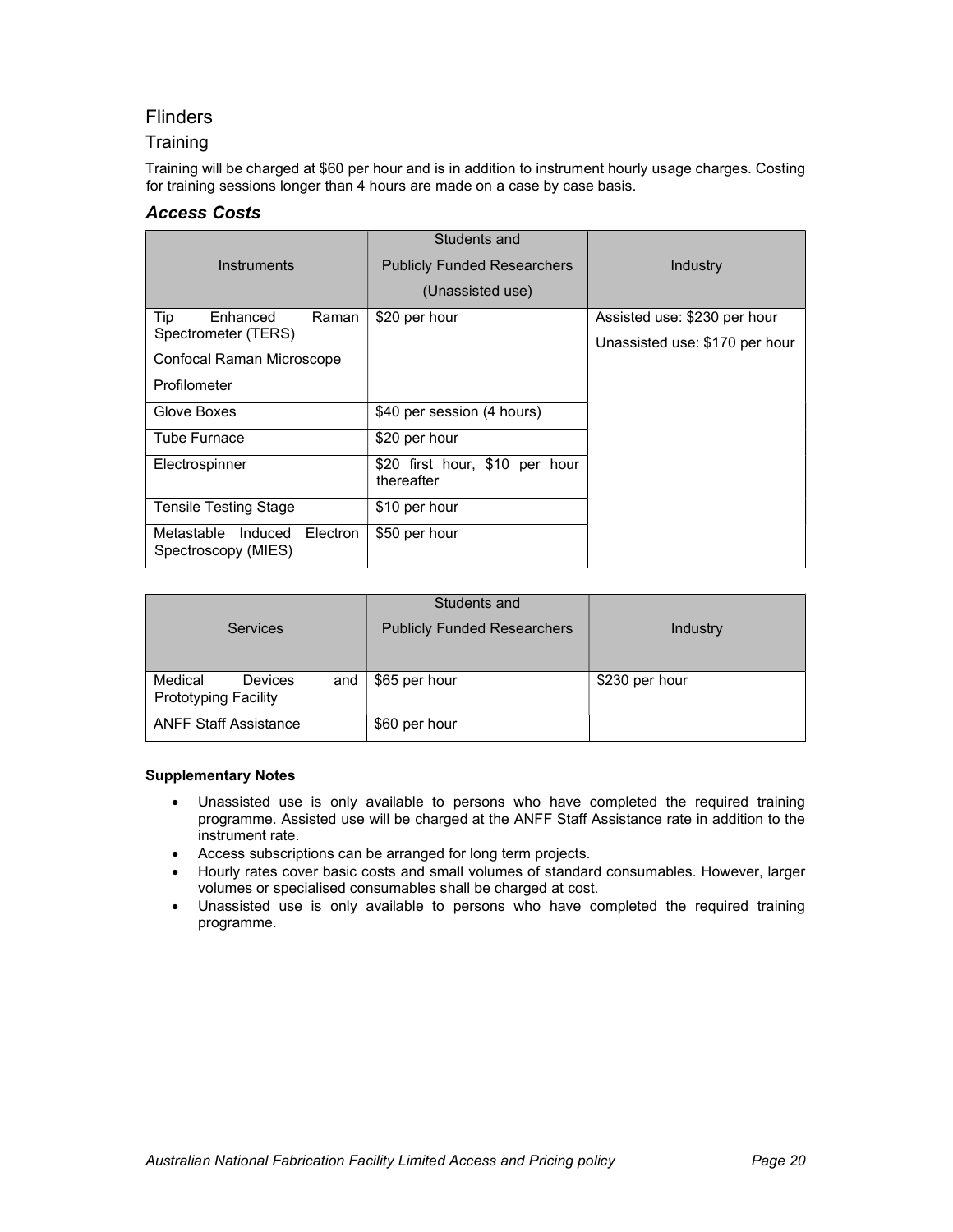## OptoFab Node

University of Sydney fibre facilities

Please refer to the pricing tabled under the NSW node section above.

https://www.sydney.edu.au/content/dam/corporate/documents/research/facilities/rpf-costs-012020.pdf

### Macquarie University

The Macquarie facilities in the table below are now based on half day (4 hour blocks). Equivalent hourly rates may be negotiated where appropriate.

|                                                                                                                                        | <b>PhD</b>                                                 | Publicly funded                                            | Industry                                 |
|----------------------------------------------------------------------------------------------------------------------------------------|------------------------------------------------------------|------------------------------------------------------------|------------------------------------------|
| Precision laser fabrication *<br>Micromachining or photonic inscription<br>facilities (per system basis). * Chaperoned<br>access only. | $$400/4$ hr                                                | $$400/4$ hr                                                | \$800/4 hr                               |
| Photonic characterisation facilities*<br>Competent trained user                                                                        | \$25/4hr                                                   | \$25/4 hr                                                  | \$50/4 hr                                |
| CVD Facility*<br>By Arrangement with James Downes                                                                                      | \$120/4 hr<br>(\$30 / hr)<br>Capped at<br>\$2000 / quarter | \$120/4 hr<br>(\$30 / hr)<br>Capped at<br>\$2000 / quarter | \$60/hr<br>Capped at<br>\$4000 / quarter |
| Design / Preparation / Characterisation<br><b>ANFF Staff / Assisted</b>                                                                | \$60/hr                                                    | \$60/hr                                                    | \$120/hr                                 |

\*Materials costs may be added if sourced/supplied by the facility. Custom tooling/jigging may also require for some jobs, and users may be required to cover workshop costs for custom fixtures.

The Macquarie Facilities in the table below are available on 6-month subscription fee for unassisted use after training. Hourly rates may be negotiated for small assisted access projects where appropriate.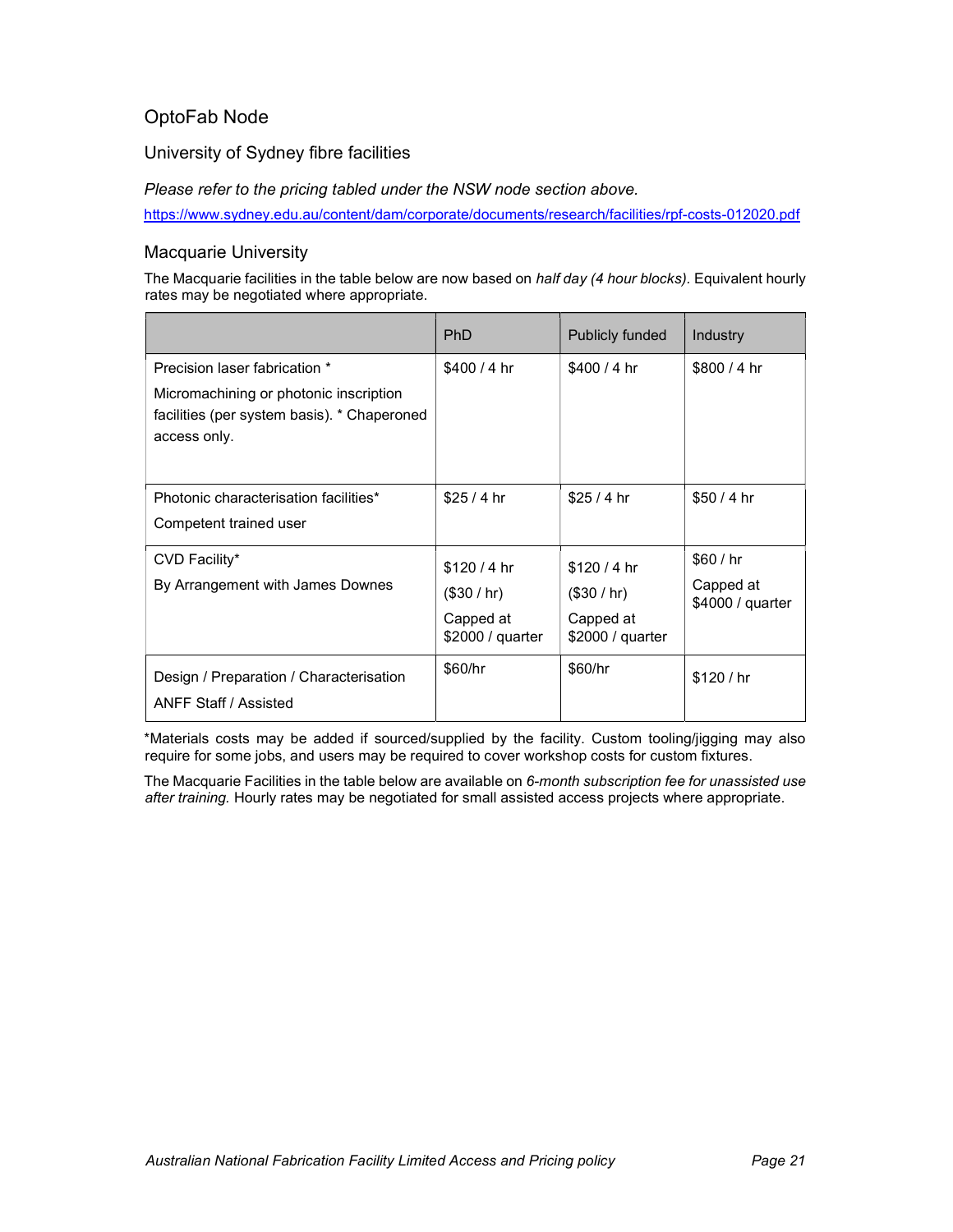|                                                                        | <b>PhD</b><br>Subscription | Publicly funded | Industry       |
|------------------------------------------------------------------------|----------------------------|-----------------|----------------|
| Chameleon laser facility                                               | $$250/6$ mth               | $$250/6$ mth    | \$100/hr       |
| Ball Milling Facility** unassisted                                     | $$250/6$ mth               | $$250/6$ mth    | \$60/hr        |
| Sample preparation/Microscopy -<br>unassisted                          | $$250/6$ mth               | $$250/6$ mth    | \$60/hr        |
| JEOL Cross-section Polisher and Bench<br>SEM - unassisted              | $$300/6$ mth               | $$300/6$ mth    | \$60/hr        |
| JEOL Cross-section Polisher and Bench<br>SEM - ANFF staff assisted     | $$300/6$ mth               | $$300/6$ mth    | \$120/hr       |
| JEOL CP shield plate - one-off expense<br>may apply for frequent users | \$1000                     | \$1200          | \$1200         |
| FESEM and Kleindiek - unassisted                                       | \$60/hr                    | \$60/hr         | Please enquire |
| FESEM and Kleindiek - ANFF staff<br>assisted                           | \$900 / 6 mth              | \$900 / 6 mth   | Please enquire |

\*\*Milling balls may be additional for specific projects or frequent users.

The FESEM and Nano Assembly facility is housed at Macquarie Microscopy and is available on a subscription basis after training, or at an hourly rate for assisted users.

### Enquires: Ben

#### Johnston

benjamin.johnston@mq.edu.au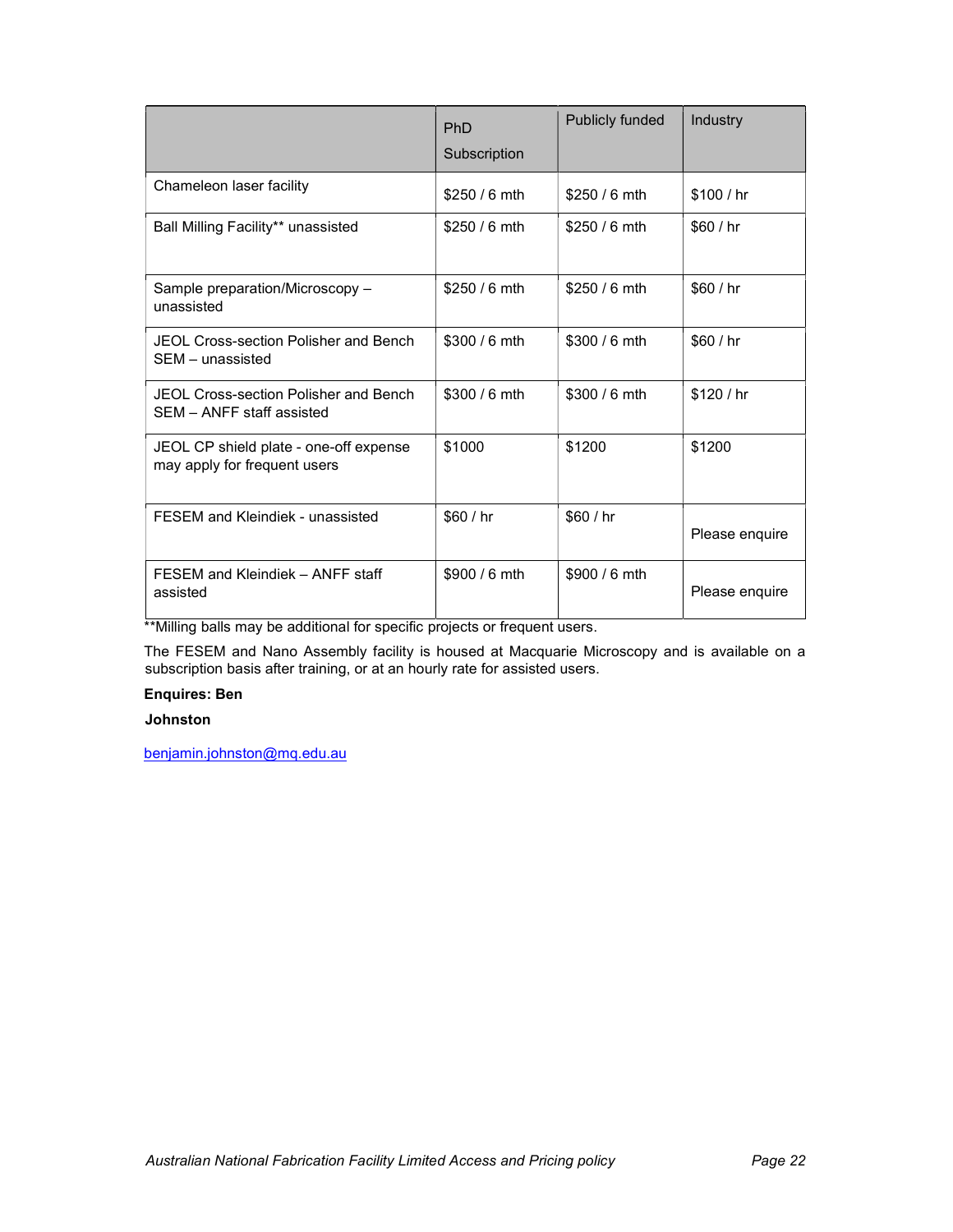#### University of Adelaide

#### Fabrication services:

Given the diversity of requests for specific products (glass, preform, fibre) of differing materials and structures, we will provide individual quotes for each specific request. These quotes will be based on the anticipated requirement for operator time, equipment, custom tooling and consumables. For the operator time, the labour costs in the table below apply.

|                             | PhD       | Publicly funded | Industry   |
|-----------------------------|-----------|-----------------|------------|
| <b>Fabrication services</b> | \$75 / hr | \$75 / hr       | \$200 / hr |

Pricing structure for access to the EIF funded SNOM Housed at Adelaide Microscopy.

|                                | <b>PhD</b> | Publicly funded | Industry |
|--------------------------------|------------|-----------------|----------|
| SNOM <sup>*</sup> - unassisted | \$100/hr   | \$100 / hr      | \$260/hr |
| SNOM* - ANFF staff assisted    | \$150/hr   | \$150/hr        | \$350/hr |
| SNOM <sup>*</sup> - training   | \$150/hr   | \$150/hr        | \$150/hr |

\*Please note that a \$30 charge will apply per tip.

Enquires: Luis Lima-Marques

luis.lima-marques@adelaide.edu.au

## Australian National University – Precision Optics

Price listing TBC. Please make enquires with Prof. Stephen Madden.

stephen.madden@anu.edu.au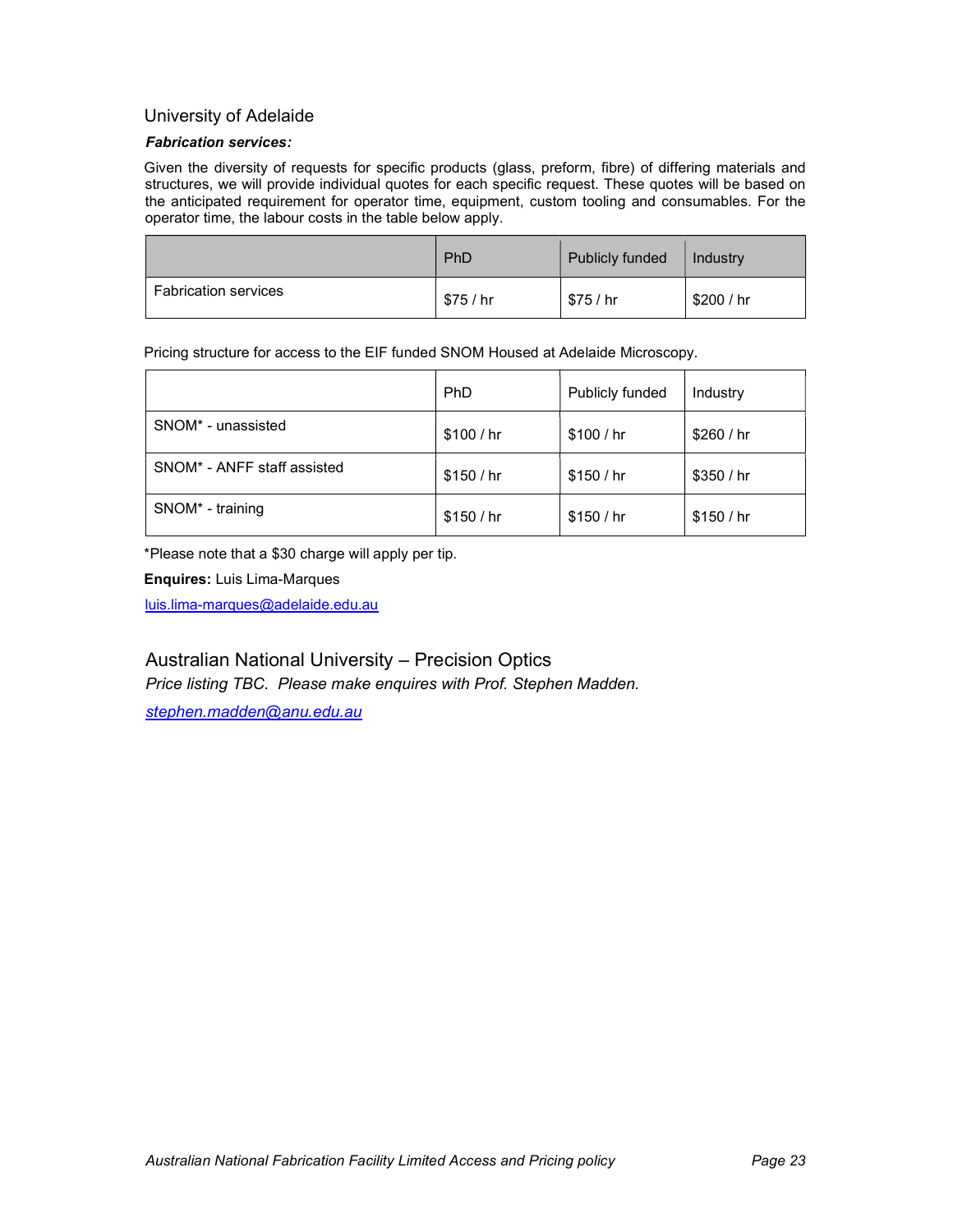## University of Technology Sydney

### Access Fees – Hourly rates

|                         | Academic<br>host/external | Industry | Staff member<br>assistance $-$<br>Academic user (b) | Staff member<br>assistance -<br>Industry user (b) |
|-------------------------|---------------------------|----------|-----------------------------------------------------|---------------------------------------------------|
| Diamond CVD             | \$30                      | \$60     | \$90                                                | \$120                                             |
| Reactive Ion Etching    | \$60                      | \$120    | \$90                                                | \$120                                             |
| Cathodoluminescence (a) | \$60                      | \$120    | \$120                                               | \$180                                             |

- 1. minimum usage 2 hrs.
- 2. Estimate training on Diamond and RIE  $\sim$  2 hrs. 1 hr training + certification; 1 additional hour first use with staff member

Access subscriptions can be arranged for long term projects.

Consultancy To be negotiated independently, costing of any consultancy is to follow UTS's costing/overhead structure.

Material Supply to be negotiated independently to follow UTS's institutional costing/overhead structure.

#### Tool availability:

Diamond CVD – 80% (4 full days/week)

Cathodoluminescence – on request. Preference to external users.

Reactive Ion Etching – 20% (1 full day/week) Enquires:

Prof. Igor Aharonovich igor.aharonovich@uts.edu.au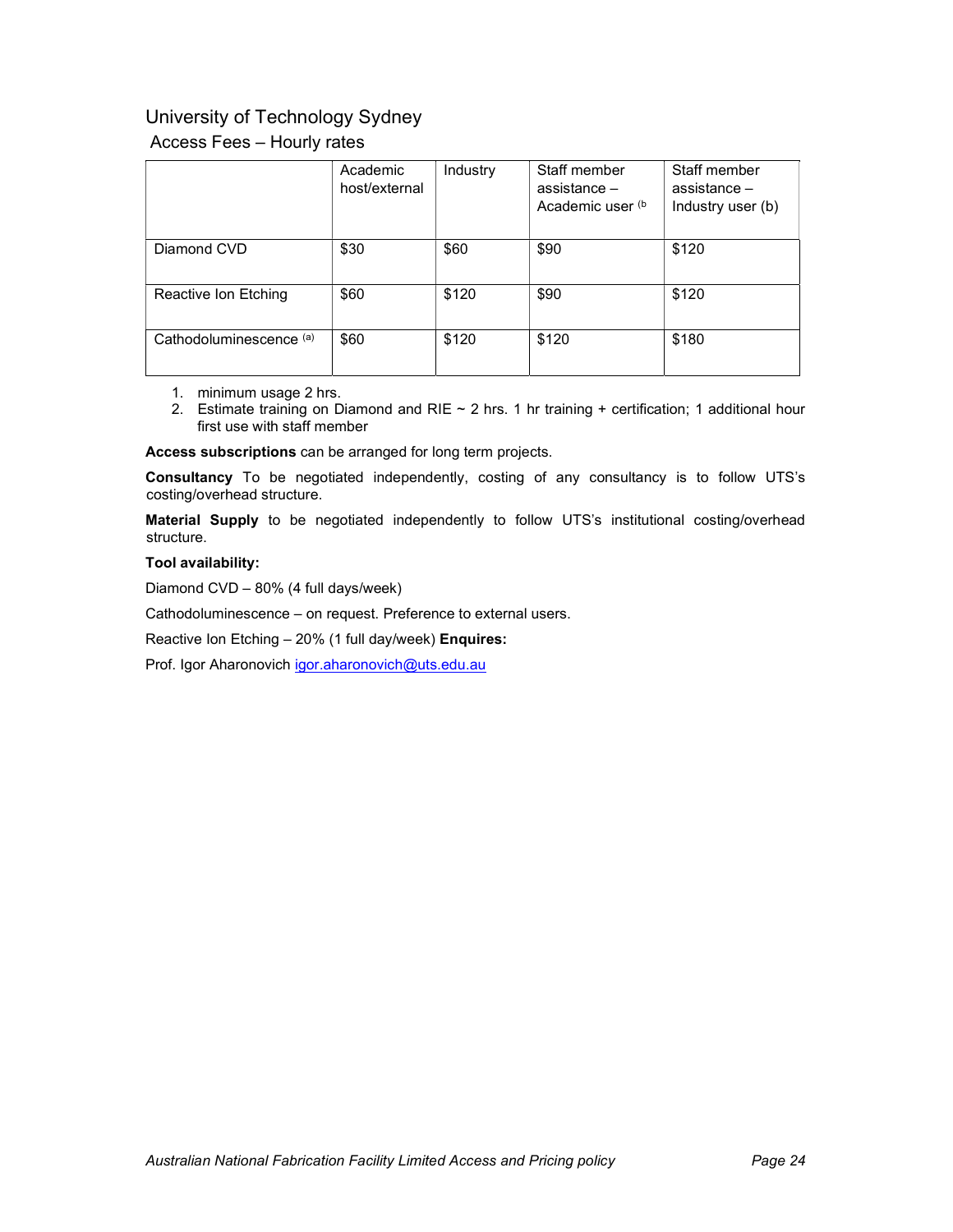# Materials Node

## University of Wollongong

Pricing structure for NCRIS-supported equipment or staff time, excluding consumables.

|                               | PhD     | <b>Publicly funded</b> | Industry   |
|-------------------------------|---------|------------------------|------------|
| All UoW NCRIS supported units | \$66/hr | \$66/hr                | \$275 / hr |

Access subscriptions can be arranged for long term projects.

Consultancy To be negotiated by each Node partner independently, costing of any consultancy is to follow each Node member's institutional costing/overhead structure.

Material Supply & Device Supply Node members to provide a quotation as required utilising each Node member's institutional costing/overhead structure.